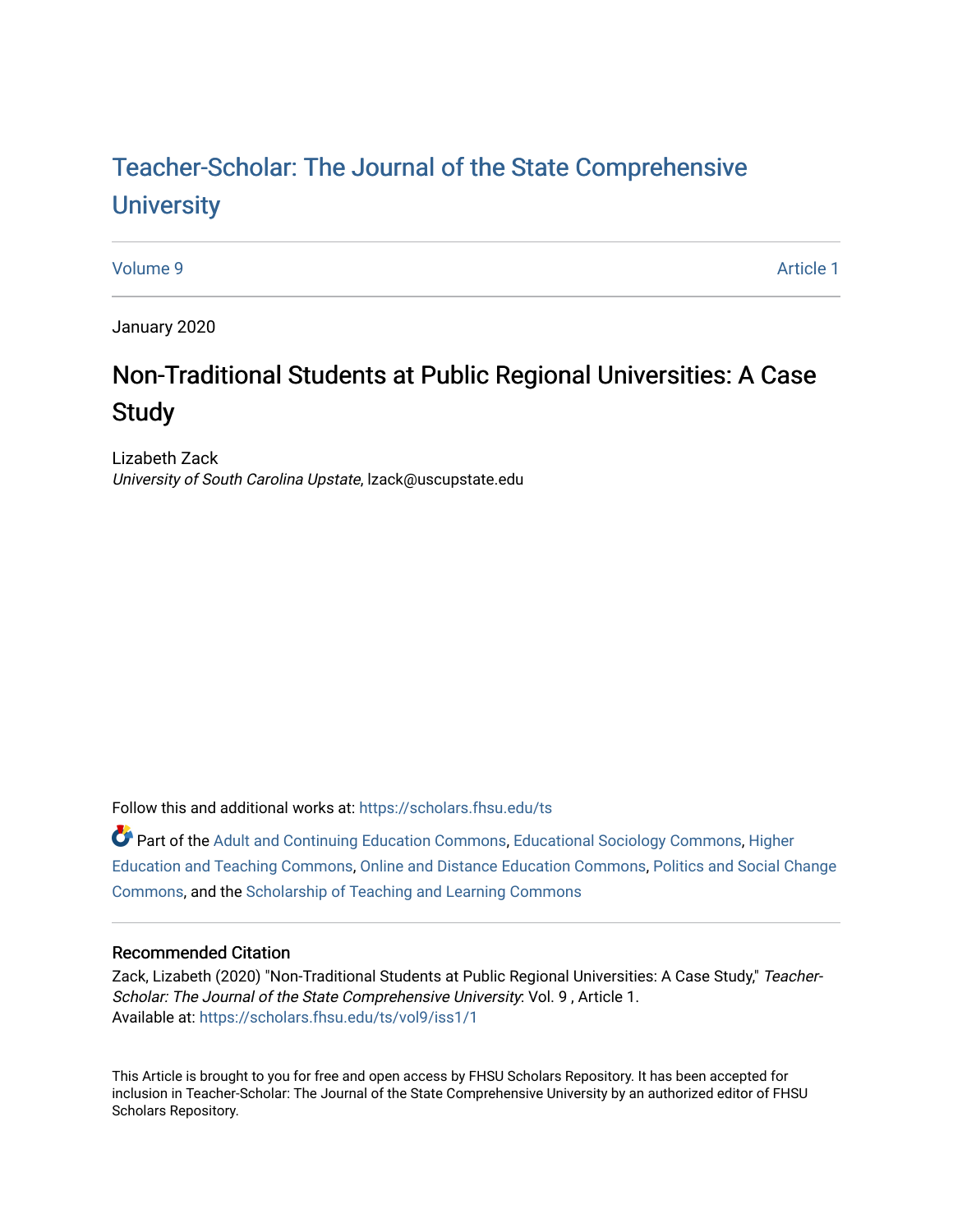# Non-Traditional Students at Public Regional Universities: A Case Study

# Cover Page Footnote

The author wishes to thank students from a Spring 2017 Senior Seminar class who worked tirelessly to collect, analyze and present the data on which this report is based. Much of the credit goes to them.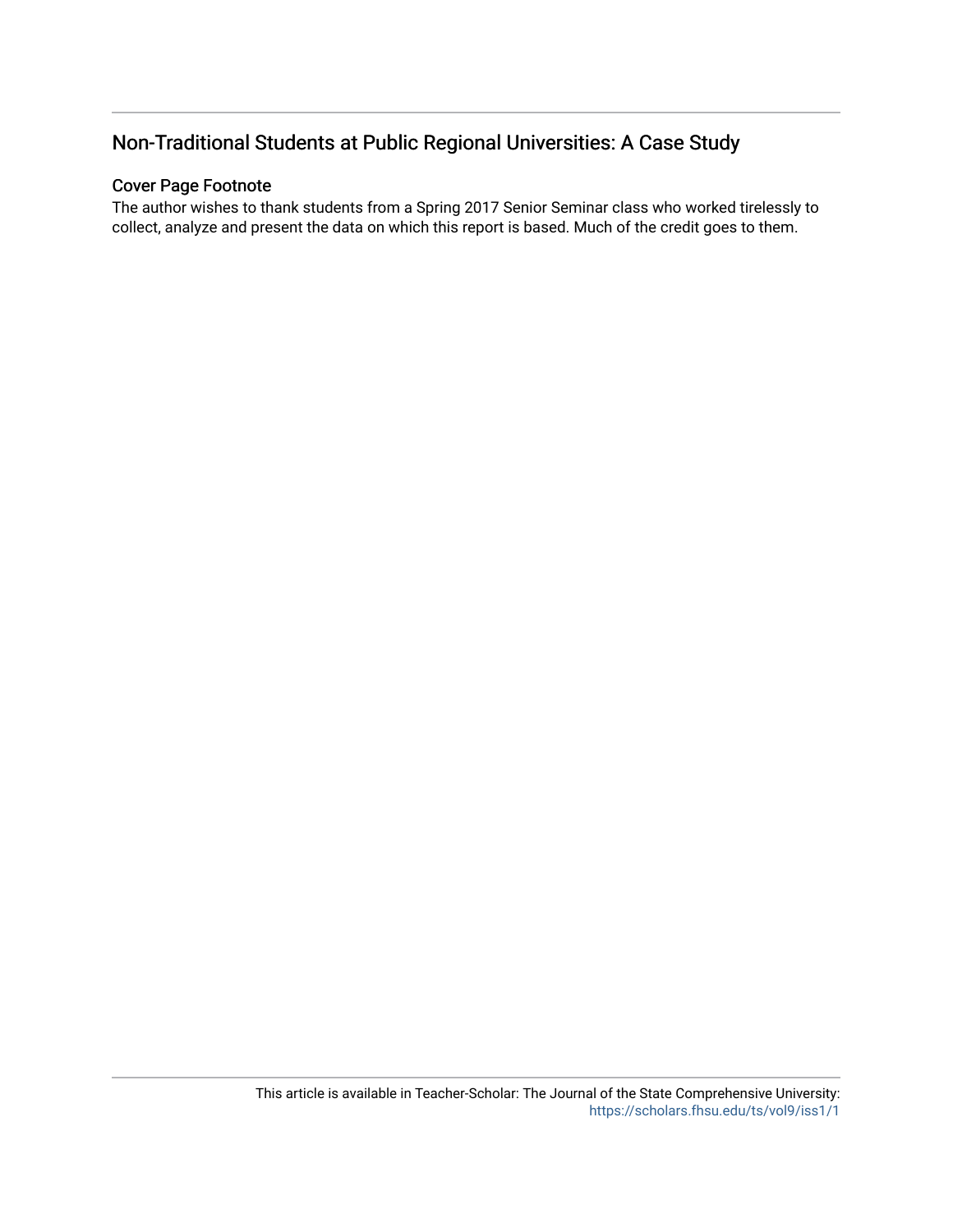# **Non-Traditional Students at State Comprehensive Universities: A Case Study**

**Lizabeth Zack**

University of South Carolina Upstate

In the popular mindset, the traditional college student is the 18-22 year old, financially dependent on his or her parents, and living and going to school full-time on a four-year residential college campus. The reality, however, is that a large and growing portion of college students do not fit that profile. According to the Center for Postsecondary and Economic Success, approximately half of students are considered independent in some way: about 40% of undergraduate students are over 25, more than a quarter are employed full-time, and 26% are parents (*Yesterday's*,  $2015$ ). <sup>1</sup> The National Center for Education Statistics, the research arm of the Department of Education, found that only 26% of undergraduates fit the traditional student model, while another study contends that 15 million undergraduates, or 85%, could be considered non-traditional in some way (Aud et al., 2010; Radford, Cominole, & Skomsvold, 2015; Soares, 2013, p. 6). These trends are likely to continue as enrollment increases among those over 25 will persist in outpacing those of younger students in coming years. Many have already concluded that the so-called non-traditionals are the new normal on American college campuses.

Among non-traditional students pursuing bachelor's degrees, most enroll at state comprehensive universities (SCUs), those public four-year institutions primarily geared toward serving undergraduates and the surrounding community (Schneider & Deane, 2015, p. 30).<sup>2</sup> Higher education experts and researchers tend to pay more attention to elite schools and flagship universities, institutions where non-traditional students are less likely to enroll. While the federal government gathers some national-level and institutional-level data on non-traditional students, research is much more limited on the characteristics and experiences of non-

<sup>&</sup>lt;sup>1</sup> According to a U.S. Department of Education report, 51.3% of undergraduates were considered "independent" in 2011-12 (Radford, Cominole, & Skomsvold, 2015).

<sup>2</sup> The term state comprehensive university (SCU) aligns with that defined by Henderson (2009) as "a four-year institution with a wide range of undergraduate programs funded by a state" (p. 5). SCUs often have master's programs, other applied graduate programs, and are often part of a statewide system. The term overlaps, but does not coincide fully, with those used by other relevant higher education associations, agencies, and ranking systems. The intent here is to highlight one general type of higher education institution: the public universities and colleges serving primarily undergraduates who live within the region, often commute, and pursue a mix of Arts and Sciences and professional degrees. This type would include both the baccalaureate college and master's colleges and universities in the Carnegie classification system (Center for Postsecondary Research, 2015). The *US News and World Report* College Rankings, which is based on the Carnegie categories, refers to these institutions as regional universities and regional colleges ("Best Colleges", 2017). The university utilized in this case study would be considered a baccalaureate college by Carnegie and regional college by *U.S. News & World Report*.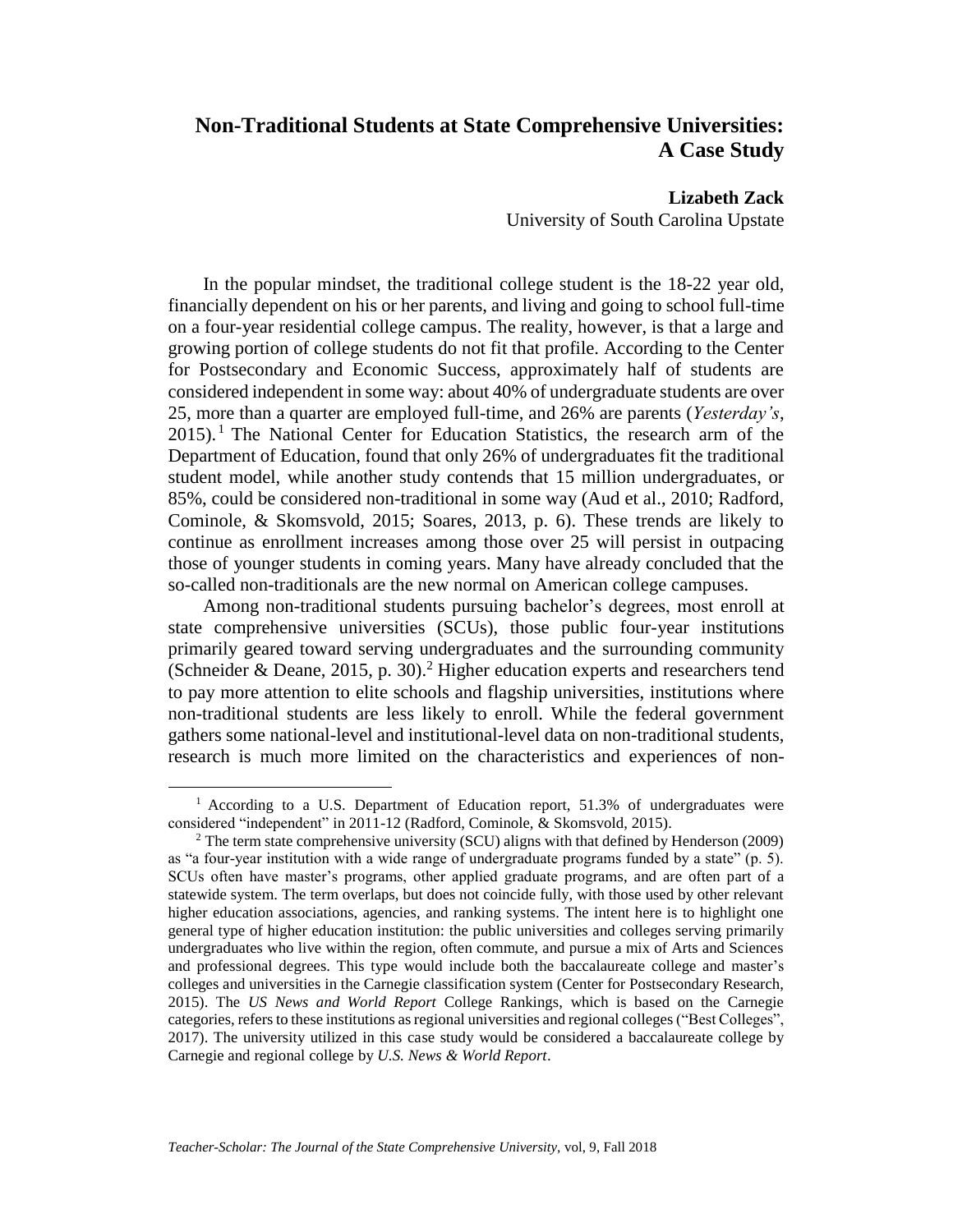traditional students enrolled at different types of four-year public universities. Nor is this type of college student—the working parent commuting to class at the nearby regional public campus—represented in the popular culture, whether in the movies, press coverage, or in the frenzied preoccupation with college rankings (Casselman, 2016; Mellow, 2017). In other words, society has yet to catch up to these important higher education trends.

This article, based on survey data collected from non-traditional students at the University of South Carolina Upstate, addresses the gap in our understanding about non-traditional students enrolled at state comprehensive universities and attempts to answer questions about who they are, what makes them non-traditional, and how they experience college life. The article begins with an overview of college student population trends nationwide and then profiles the non-traditional student population on this one campus. The report concludes with a discussion of the potential broader implications for non-traditional students and other SCUs.

### **The Non-Traditional Student Population**

The term non-traditional has no precise, singular definition, but higher education institutions and relevant agencies and organizations, including the federal government, tend to classify students as such when they show one or more of the following characteristics:

- Delays enrolling in secondary education programs rather than entering directly out of high school
- Is older than the traditional college age student (18-21)
- Attends part-time for part or all of the academic year
- Works full-time while enrolled in school
- Is financially independent
- Has family responsibilities (spouse and/or children)

While many higher education institutions tend to rely on the simple binary categories of traditional and non-traditional in classifying their students, the U.S. Department of Education defines non-traditional students on a continuum from "minimally non-traditional" to "highly non-traditional" based on the number of criteria students meet (Choy, 2002). Non-traditional students are those who meet at least one of the above criteria; the more criteria a student meets, the more nontraditional he or she is. This means that a large majority of undergraduate students enrolled in America's colleges and universities—approximately 70-75%—are to some degree non-traditional (Aud et al., 2010; Choy, 2002; Radford, Cominole, & Skomsvold, 2015). Given those proportions, higher education officials often criticize the term non-traditional as marginalizing and ineffective at representing college students, thus prompting them to adopt other terms such as post-traditional to designate the growing number of students who fall outside the increasingly outdated traditional student model (Soares, 2013).

A pioneering study about adult learners by Cross (1981) helped integrate the concept of non-traditional into the language of higher education and brought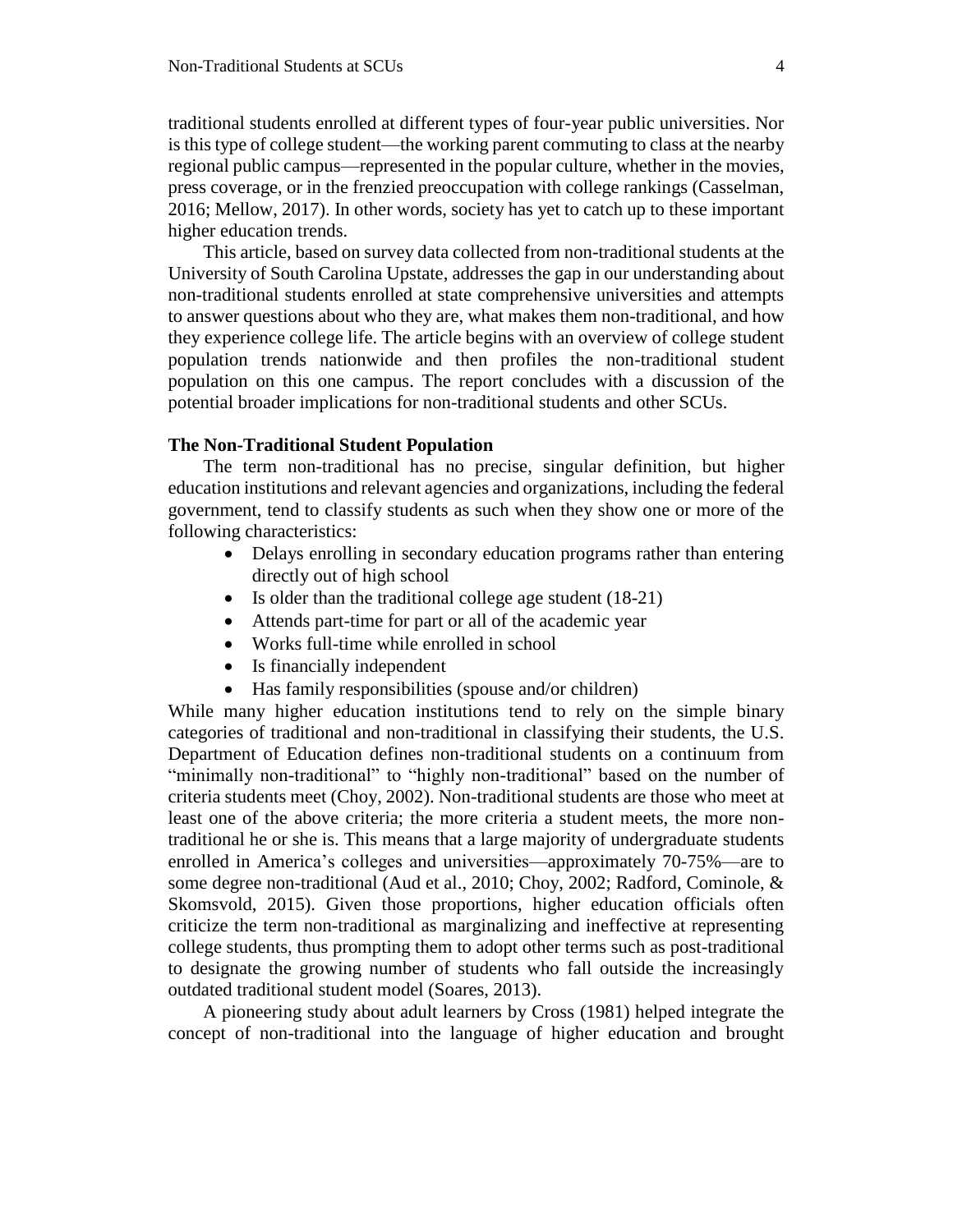awareness to this new student population. By the late 1970s, after the public university system in the United States had expanded in the post-World War II era and had begun enrolling new types of students, including women, veterans, and members of the working-class, these non-traditional learners were becoming an important presence on college campuses (Soares, 2013). Broad social and economic forces of the last few decades, such as an aging and diversifying population, the rapid pace of technological change, and shifting demands of the global economy, have helped push the increasing numbers of non-traditional students toward the pursuit of higher education credentials (Ross-Gordon, 2011). Most observers see no abatement of these trends and project that non-traditional student growth will continue to outpace that among traditional students (Attewell & Lavin, 2012; Ross-Gordon, 2011; Soares, 2013).

Non-traditional students share important common characteristics that set them apart from traditional students, including where and how they enroll as undergraduates. While they are similar to traditional students in that a majority of them attend public institutions (both two- and four-year), non-traditional students are less likely to attend private non-profit four-year schools and much more likely to enroll at private for-profit universities and community colleges (Radford, Cominole, & Skomsvold, 2015, pp. 9, 57). Among undergraduates at public institutions, non-traditional students are more likely than their traditional counterparts to attend two-year institutions and collect associates degrees and almost half as likely as traditional students to pursue a bachelor's degree at a fouryear institution (Radford, Cominole, & Skomsvold, 2015, p. 57). Non-traditional students are also much more likely to go to school part-time (Radford, Cominole, & Skomsvold, 2015, pp. 10, 38).<sup>3</sup> Only 11% of full-time undergraduates at public four-year institutions are 25 years and older (McFarland et al., 2017, p. 48).

Another key feature distinguishing non-traditional students from other college students is the experience of trying to balance other life roles, such as worker, spouse, parent, and community member, while attending school, roles that can be both assets, as potential social support and life experience, and challenges in allocating time and energy for academic activities (Bowl, 2001; Branscomb, 2007; Brooks, 2012; Estes, 2011; Ricco, Sabet, & Clough, 2009; Ross-Gordon, 2011). In part because of these competing demands, non-traditional students' lives are often misaligned with the traditional university structure, with its rigid semester format and 9-5 business hours, and an extra-curricular campus culture that caters to students living on or near the campus. Other common barriers include rusty basic skills, financial dependence on low-paying jobs, lack of good information about labor markets opportunities, lack of child care support, the plodding path to completion, and little time and flexibility (Cahalan, Lacireno-Paquet, & Silva, 1998; Deggs, 2011; Giancola, Grawitch, & Borchert, 2009; Kasworm, 2008; Miller, Gault, & Thorman, 2011; Nilsen & Strahley, 2010; Pelletier, 2010; Pusser

<sup>3</sup> While 60% of full-time students are traditional, about 66% of part-timers are non-traditional (Radford, Cominole, & Skomsvold, 2015, pp. 10, 38).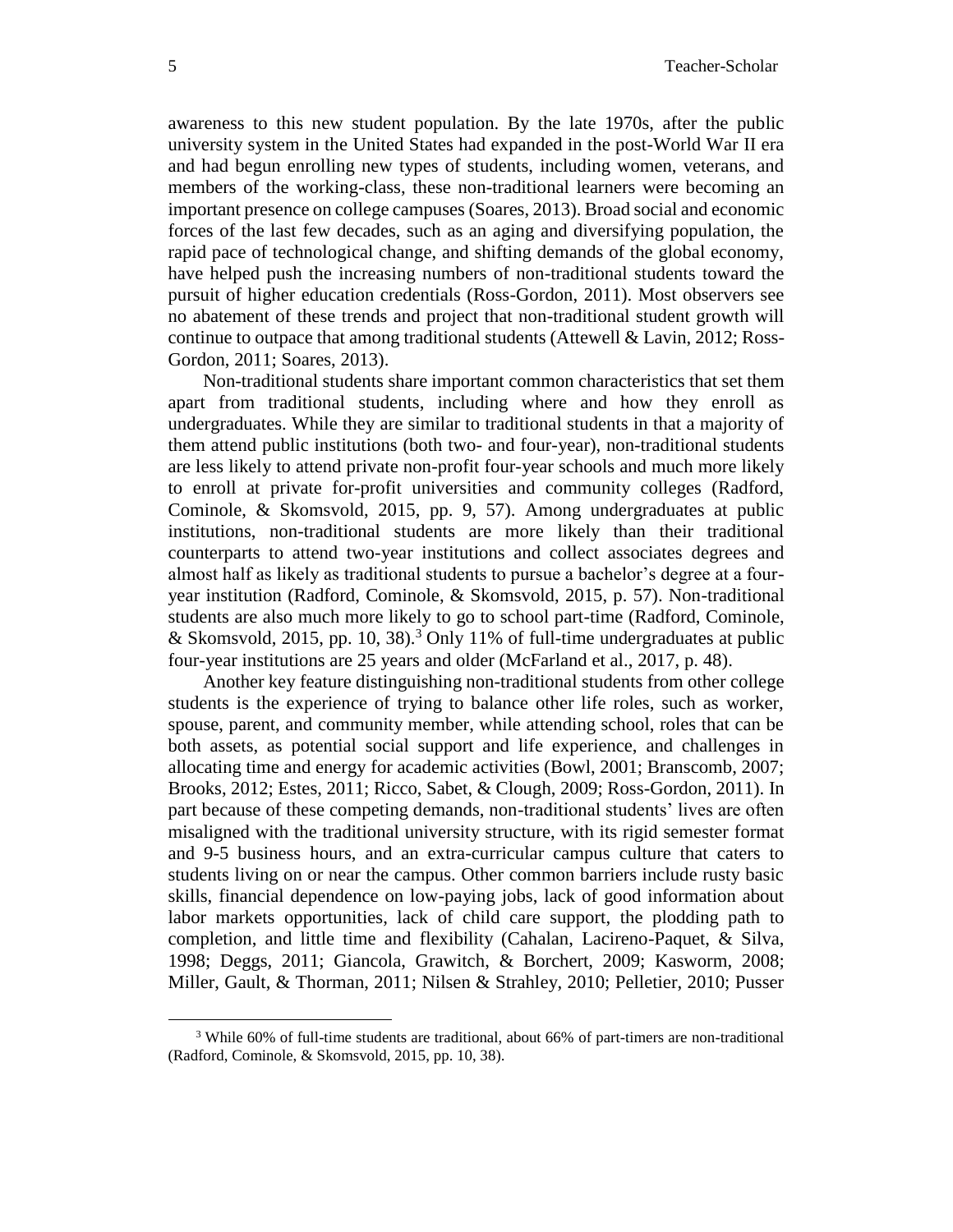et al., 2007; Ritt, 2008; Soares, 2013). Studies also point to a different style of learning among non-traditional students, one that is self-directed, internally motivated, grounded in a store of life experience, open to critical reflection, and geared toward practical application (Ross-Gordon, 2011, pp. 5-6).

While sharing some characteristics, non-traditional students also represent a diverse group, encompassing a wide-range of individuals who vary in terms of gender, race, income, and family and professional status, as well as their educational needs, the life stages they occupy, and the group identities they possess. As Louis Soares (2013) of the American Council on Education notes, "they are single mothers, immigrants, veterans, and at-risk younger people looking for a second chance" (p. 2). A stay-at-home mother who returns for a degree when her children reach high school age may have little in common with the 24-year-old veteran in terms of life experiences and the challenges they face in pursuing a degree.

In addition to highlighting the diversity across the non-traditional student population, researchers have also focused attention on some of the subgroups within the population such as student-parents and veterans. According to the Institute for Women's Policy Research, nearly five million college students are raising dependent children, up from about three million in the mid-1990s (Gault, Reichlin, Reynolds, & Froehner, 2014). Many of these student parents struggle with competing roles and finding reliable, affordable child care, a college campus service that has been in decline in the last ten years (Eckerson, Talbourdet, & Reichlin, 2016; Estes, 2011; Goldrick-Rab, 2010; Ricco, Sabet, & Clough, 2009). As a result of U.S. military operations in Iraq, Afghanistan, and elsewhere over the last fifteen years, the number of college students who are veterans or in the military reserves has also expanded. The difficulties associated with transitioning back into civilian life, including life on a college campus, often set them apart from the larger student population and require institutions to offer new services (Queen, Lewis, & Ralph, 2014; Rumann & Hamrick, 2010).

In the end, research shows, non-traditional students are much more likely than traditional students to leave school without completing a program or degree (Berker, Horn, & Carroll, 2003; Choy, 2002; Taniguchi & Kaufman, 2005). This is the case at community colleges, where the portion of non-traditional students is even higher, as well as at four-year universities. One study of students at four year institutions found that non-traditional students with more than one risk factor had a completion rate of less than 15% compared with 57% for traditional students (Berker, Horn, & Carroll, 2003; Soares, 2013). Among non-traditional students, those who work full-time and go to school part-time are especially at risk of leaving without a degree (Berker, Horn, & Carroll, 2003).

Along with the risk factors, researchers have also identified sources of support and services with a significant positive effect on the development, persistence, and success of non-traditional students. Some research suggests that informal sources of support, for example from particular instructors or peer groups, improve students' ability to cope with the stress associated with combining multiple roles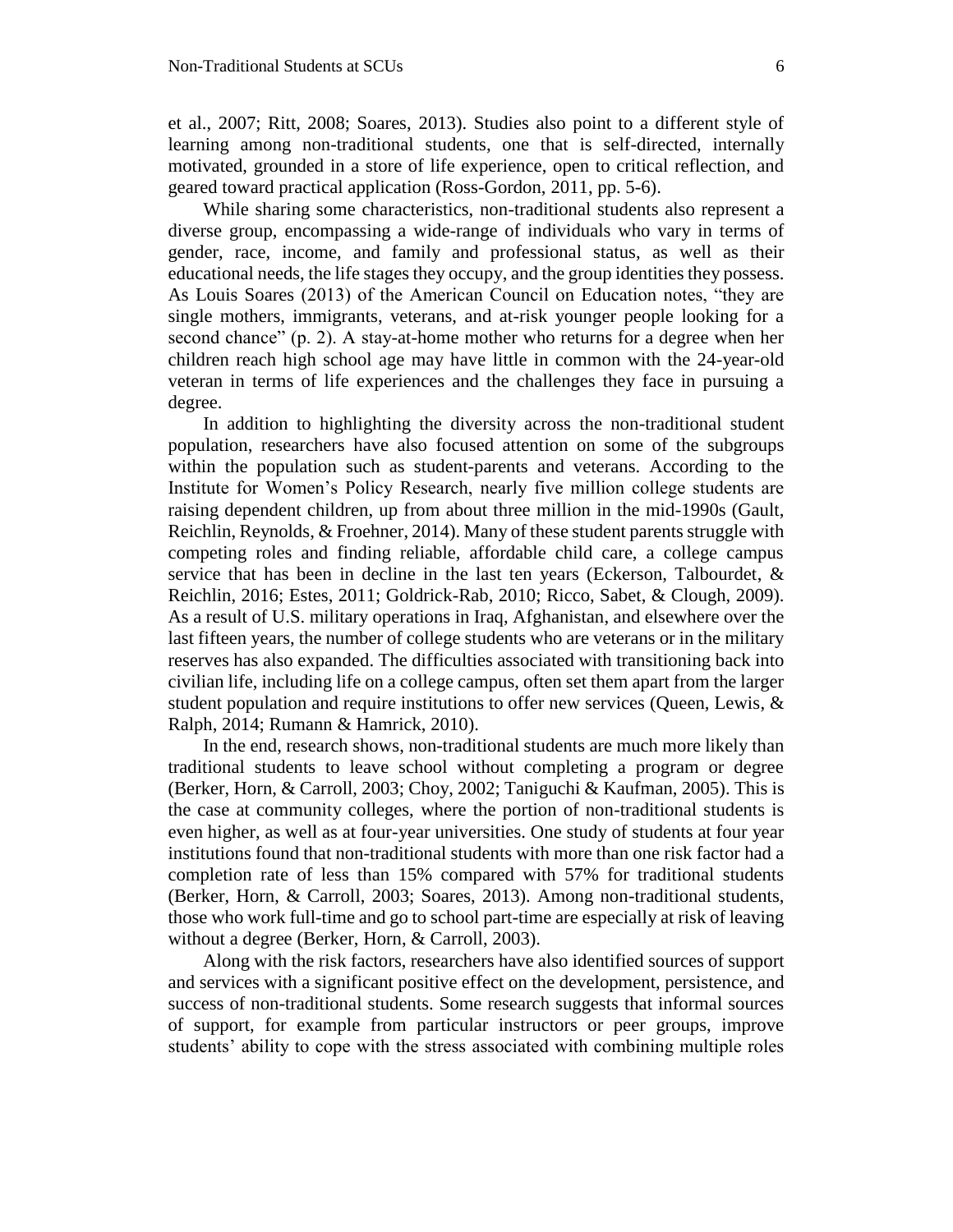(Bruns, 2004; Branscomb, 2007). Targeting services and programs to certain subgroups such as student-parents or student-veterans often helps those students overcome barriers and stay enrolled (Borsari, 2017; Gault, Milli, & Cruse, 2018). More comprehensive approaches, such as educating and empowering student services staff to design and deliver a package of services (e.g., orientation, advising, career counseling, financial aid) geared toward the unique experiences and needs of non-traditional students, sometimes called one-stop approaches, have also been linked to their success (Miller Brown, 2002, p. 72).

## **State Comprehensive Universities**

While the picture of the non-traditional student population as a whole is becoming clearer, less is known about non-traditional students at different types of institutions, including those enrolled at SCUs. Much of the national-level data on non-traditional undergraduates is limited to reporting on students at four-year schools, making it difficult to understand the distribution of non-traditional students across the different types of four-year public institutions (public liberal arts, research, and regional comprehensive) and how their demographics and experiences compare. Among the studies of non-traditional students, many are in fact based on data collected at SCUs, but the studies themselves do not focus on the institutional context as a factor distinguishing them from other non-traditional students.<sup>4</sup>

SCUs play a large and important role in educating people in the United States. They enroll a large portion of students attending public universities in the United States. According to higher education researchers Schneider & Deane (2015), almost 70% of all students enrolled in public four-year schools attend a state comprehensive university. Regional colleges and universities are more likely to provide direct benefits to the region since most of their students remain there after graduation. They are in a strong position to facilitate degree completion and help meet the outsized demand for more college-educated workers. Yet, the SCU receives little attention from researchers, policy makers, and the public (Henderson, 2009). They lack the status of the research flagship campuses and the elite liberal arts colleges, as well as the athletic accolades to win media attention and public loyalty. Even among higher education researchers, little scholarship exists on this type of institution—on the students who attend, the faculty who teach there, and how those institutions function.

There is good reason to believe that non-traditional students pursuing fouryear degrees disproportionately enroll at SCUs. Research suggests that SCUs

<sup>4</sup> In terms of the proportions of non-traditional students at different types of institutions, about 11% of full-time students at four-year public universities and 23% of full-time students at two-year public universities are 25 and older, while at private for-profit colleges, 69% of full-time students at four-year schools and 53% at two-year schools are 25+ (McFarland et al., 2017, p. 48). According to another source, about 25% of students at four-year colleges are 25+, while about 30% of undergraduates overall are traditional (i.e., fulltime students, degree seeking, at a residential fouryear college) (Casselman, 2016).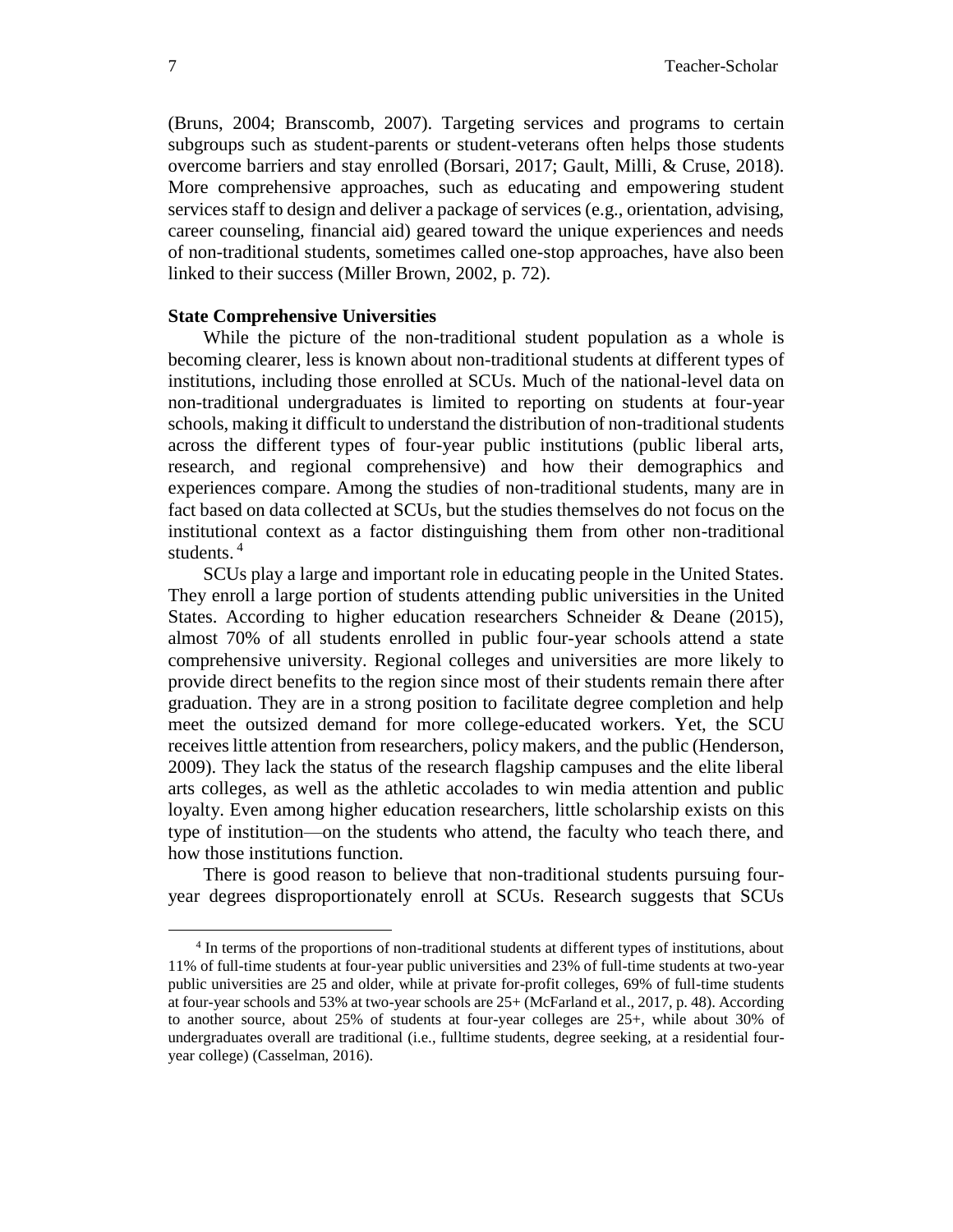educate a majority of undergraduates over 25 and that non-traditional students make up a larger portion of the student body at comprehensive universities than they do at larger flagship campuses (Schneider & Deane, 2015, p. 30; Soares 2013). Historically, these institutions opened their doors to the adult learners who entered the expanding higher education system after the mid-20<sup>th</sup> century; today, they incorporate service to non-traditional students as part of their mission (Henderson, 2009). Faculty who teach at these lesser-known regional campuses affirm that their students have often taken "some long, hard roads from high school to college…" (Olwell, 2011, p. 1). The common features of SCUs—service to a designated region, lower selectivity, and affordability—likely make them appealing to adults who did not follow a traditional path to college.

Given the important role of SCUs in educating college students in the United States and the role they play for non-traditional students pursuing bachelor's degrees, a study of non-traditional students at SCUs stands to make an important contribution to our understanding of predominant features of the current higher education landscape.

### **Data and Methods**

 $\overline{a}$ 

As a way of improving our understanding of non-traditional students at SCUs, this study focused on the student population enrolled at one SCU campus in a rapidly expanding metropolitan region in the Southeastern United States. The university enrolls approximately 6000 students, most of whom are undergraduates pursuing bachelor's degrees in Business, Nursing, Education, and various disciplines in Arts and Sciences. The university also offers a few Masters-level programs. According to university data, about 23% of the undergraduate student population is considered non-traditional ("Data on," 2017).<sup>5</sup>

For the purposes of this study, non-traditional refers to any student enrolled in at least one course and who meets at least one of the following criteria: older (25+), returning to school after five years, veteran, married, parent, or working full-time. As indicated above, these characteristics are commonly recognized among researchers and higher education officials. It is also the definition used by the Non-Traditional Student Services office on the university campus (Non-Traditional Students, 2017). Similar to the system of classification used by the U.S. Department of Education, this study also calculates the number of criteria students meet and categorizes them as slightly non-traditional (meeting one criterion), moderately non-traditional (two or three criteria), very non-traditional (four or more criteria).

The main source of data for this study is a survey conducted during the spring semester of 2017. The sample of respondents was drawn from students enrolled in senior-level courses in 11 undergraduate degree programs from the four schools

<sup>5</sup> This figure was offered by the Office of Institutional Effectiveness and Compliance ("Data on", 2017). The OIEC counted as non-traditional students who were 25 and older, veterans, or not single.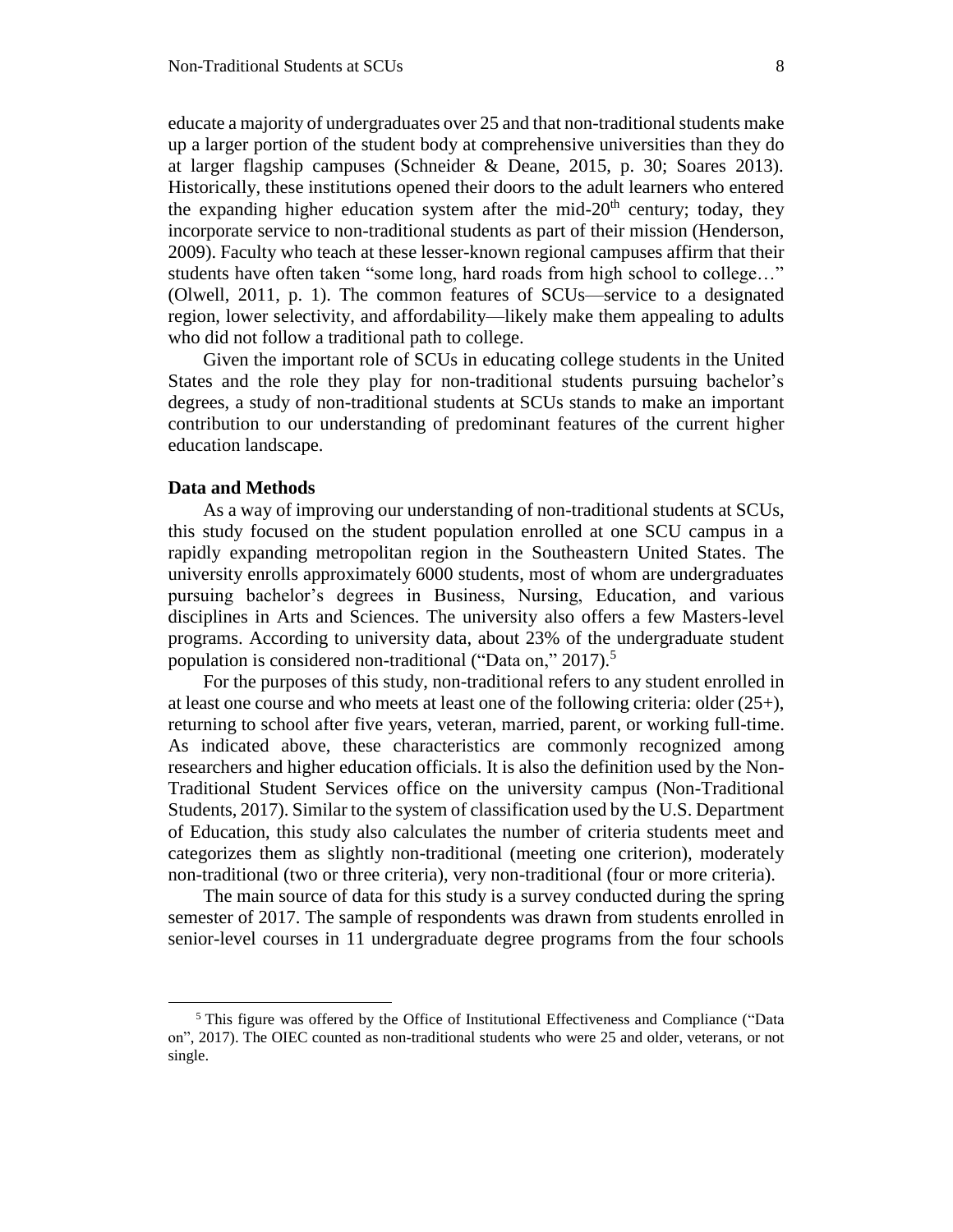(Business, Education, Nursing, Arts and Sciences).<sup>6</sup> Senior-level students were sampled for two reasons. First, a large majority of the non-traditional students identified by the OIEC were concentrated in the junior and senior level.<sup>7</sup> This approach helped ensure a large and diverse enough sample of non-traditional students to be able to identify patterns among them. Secondly, focusing on seniors was also a way of assessing some of the common circumstances associated with success given that these students were near completion of a degree. Only face-toface courses were chosen, excluding those offered on-line, in order to maximize the response rate.<sup>8</sup>

The survey questions were designed to identify non-traditional students by asking respondents to select from the criteria outlined in the above definition. Other questions captured basic demographic and academic status information, which was then analyzed using simple descriptive statistics. A series of open-ended questions asked students for information about their motivations, sources of support, and barriers encountered while enrolled. These textual answers were coded according to a list of common themes. Finally, students were asked about their awareness (yes or no), use (yes or no), and evaluation (positive, negative, neutral) of campus services. The survey was conducted in person during class time with the permission of the instructor. The survey was voluntary and precautions were taken to protect privacy and confidentiality. The sample eventually included 187 student respondents.

#### **Results**

 $\overline{a}$ 

The first set of findings highlight some of the demographic characteristics of the students identified as non-traditional on this campus. These results help provide a picture of who these non-traditional students are and how they compare with the larger campus population and, to some degree, with broader student trends across the country.

**How Non-Traditional?** Of the 187 students surveyed, 84 selected at least one of the criteria (25 years or older, parent, veteran, returning to school after five years, work full-time, or married) needed to be considered as non-traditional. These 84 non-traditional students constituted 45% of the students surveyed, a figure that is much higher than the 24% cited by the university's OIEC ("Data on", 2017) The results are closer to, but still higher than, the figure of approximately 40% indicated by the Non-Traditional Student Services office webpage (Non-Traditional students,

<sup>6</sup> The sample included students in 15 senior seminar-style courses from 11 different degree programs (Business, Nursing, Education, Exercise Science, Psychology, History, Informatics, English, Biology, Interdisciplinary Studies, and Criminal Justice).

<sup>&</sup>lt;sup>7</sup> It is unclear why so many non-traditional students were concentrated at the junior and senior level, but it is possible that many of them are transfer students.

<sup>&</sup>lt;sup>8</sup> It is not the purview of this research paper, but it is important to note that the higher education landscape has shifted a great deal due to the increase in on-line degree programs and on-line colleges where many non-traditional students are also enrolled, so sampling only from a population of students in face-to-face courses is a limit of this research.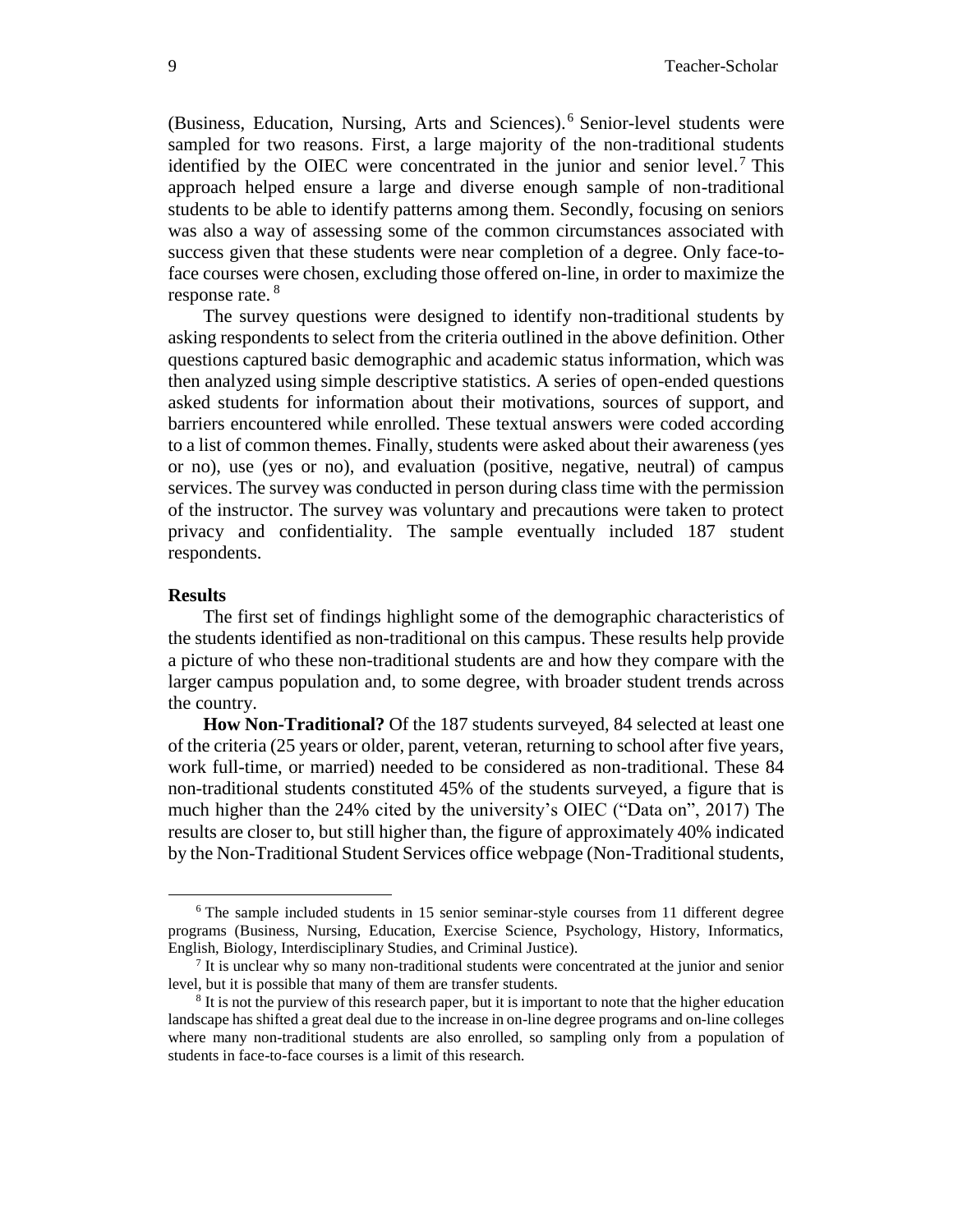2017). The higher percentage may be the result of sampling error in that respondents were exclusively drawn from senior-level courses where nontraditional students appear to be disproportionately concentrated. It may also be that the university's system for counting non-traditional students, including the criteria they use, do not fully capture this student population.

Among the 84 students identified as non-traditional, they varied in the number of criteria selected and thus fell along the spectrum from slightly nontraditional to very non-traditional (Figure 1).



A clear majority, or 63%, were slightly non-traditional in that they selected one criterion; another quarter were moderately non-traditional (2-3 criteria); and a small minority were very non-traditional (4 or more criteria).

A profile of this group of non-traditional students using each individual criterion would have the following features:

- 43% older adults (25 and over)
- 60% full-time workers
- $\bullet$  20% parents
- 24% married
- 21% returning to school after five years
- $\bullet$  10% veterans

Of course, many of the non-traditional students exhibited a combination of features. About 31% of the non-traditional students had some family responsibilities (either a parent, married, or both). And about 7% fit the classic image of the non-traditional student as someone older with work and family responsibilities.

**Work Status, Age, and Family Responsibility.** Given that it is common to distinguish non-traditional from traditional students because they work, attend to family, and are older, it is important to discuss the findings about work status, age, and family responsibility.

Among the 84 non-traditional students, a majority (60%) indicated that they worked full-time, which was the most common single criterion among them. While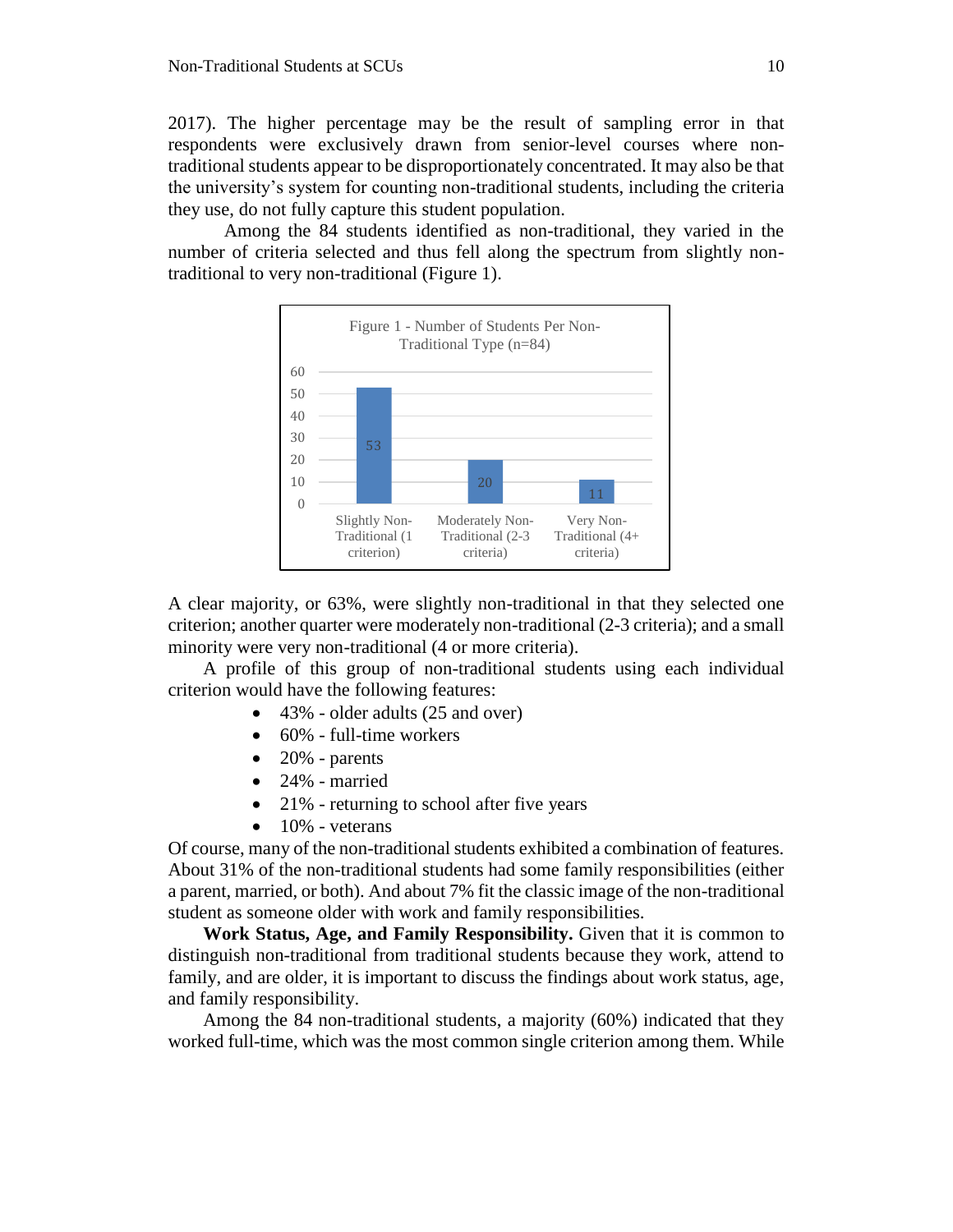a clear majority met this criterion, a large minority (40%) either worked part-time or did not work at all. Interestingly, among these full-time worker students, about 80% of them were *under* the age of 25 and many were *without* family responsibilities (neither married nor with children). As a result, a majority (62%) of them were slightly non-traditional, meaning that their full-time work status is what makes them non-traditional. The vast majority of these full-time workers were also enrolled as full-time students. Even though employed full-time, about 30% of these full-time workers live in households with an income of less than \$25,000. Focusing closely on the criterion of work status reveals a non-traditional student profile—a younger, full-time worker without family responsibilities—that looks quite different from the more stereotypical older adult with family and work responsibilities.

Focusing on the age criterion also generates interesting results. In this study, a majority of non-traditional students surveyed (56%) was actually *under* the age of 25. While age ranged from 19 to 78 years old among the 84 non-traditional students, the most frequent age was 22 years and 40% were between 22 and 24. The main reason those under 25 were non-traditional is that they worked full-time, as many non-traditional students do. Of the 47 students under 25, 79% were non-traditional because they worked full-time, while small percentages were non-traditional because they were parents, veterans, married, or returning to school. Thus, most of those under-25 were slightly non-traditional in that they selected only one criterion (full-time work), while 17% were moderately non-traditional. These data reinforce the point above about a non-traditional student profile that differs noticeably from the students on the other side of 25.

Less than half of the non-traditional students (43%) were 25 years or older. About a third (33%) of these older adult students worked full-time and a higher percentage of them  $(42%)$  were either married or a parent.<sup>9</sup> Compared to the younger non-traditional students, these students were less likely to work full-time and more likely to be married or a parent. Among this older group, 42% were returning to school after five years. These features combined to make them more non-traditional than the younger group with 64% of them categorized as either moderately or very non-traditional. This group, thus, tended to resemble the classic non-traditional student as older and managing a mix of work and family responsibilities.

**Race, Gender, and Income.** In terms of other socio-demographic features, the non-traditional students surveyed reflect the demographics of the larger student population on campus. In terms of gender, about 62% of non-traditional students

<sup>9</sup> As indicated above, about 31% of the overall population of non-traditional students had some family responsibilities (either a parent, married, or both). About 20% identified as parents and 24% as married. Those who were both married and parents constituted 13% of non-traditional students. Of the 17 parents, 11 were married (65%) and 55% of the married students were also parents. Very few students were single parents. Student parents typically had one or two children with a little less than half of the student parents (47%) having young children (pre-school and/or elementary school age).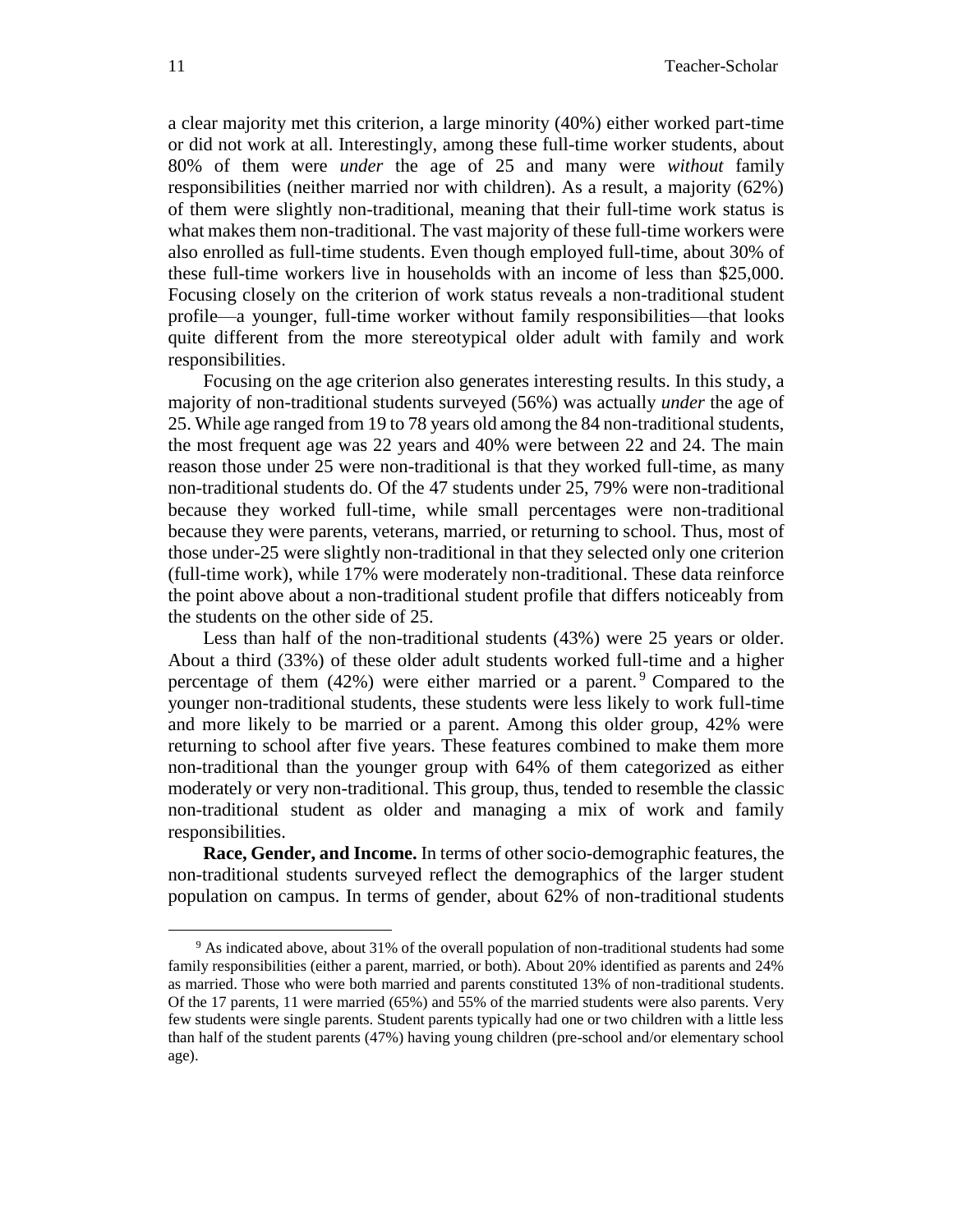$\overline{a}$ 

were female and 37% male. Also similar to the campus population, 56% of nontraditional students were white while 29% were African-American, although the sample had slightly more African-Americans and Hispanics than in the campus population overall. Among the younger non-traditional students who worked fulltime, they had lower portions of women and whites compared to the campus population, while women and whites were overrepresented among the older nontraditional students. $10$ 

In terms of income, the non-traditional students surveyed came from households of wide-ranging income levels (see Figure 2). At the lower end, about a quarter of non-traditional students indicated having family household income of less than \$25,000, while 11% came from a household family income of \$100,000 or more. A slight majority (54%) were below \$50,000, which is close to the median household income in the United States; a larger majority (62%) would be considered working class or lower middle class.



Again, some differences emerged between the two types of non-traditional students. About 60% of the younger non-traditional students who worked full-time came from households under \$50K. In fact, among those in households below \$25K, about three quarters are younger than 25 years of age and work full-time. A majority of the older more non-traditional students (53%) had household income over \$50K.

**Academic Status.** As to their academic status on campus, a large majority of non-traditional students (86%) was enrolled full-time. The small percentage of nontraditional students enrolled part-time is much lower than the data indicate for the overall non-traditional student population in the U.S. and lower than what is typical for older adult students at four-year public universities (McFarland et al., 2017, p.

 $10$  According to survey data, mong the younger group, about half were women, half were white, and about 60% came from households under \$50K. Among older more non-traditional students, 67% were female, 64% were white (64%), and a majority (53%) had household income over \$50K (The Visual, 2017).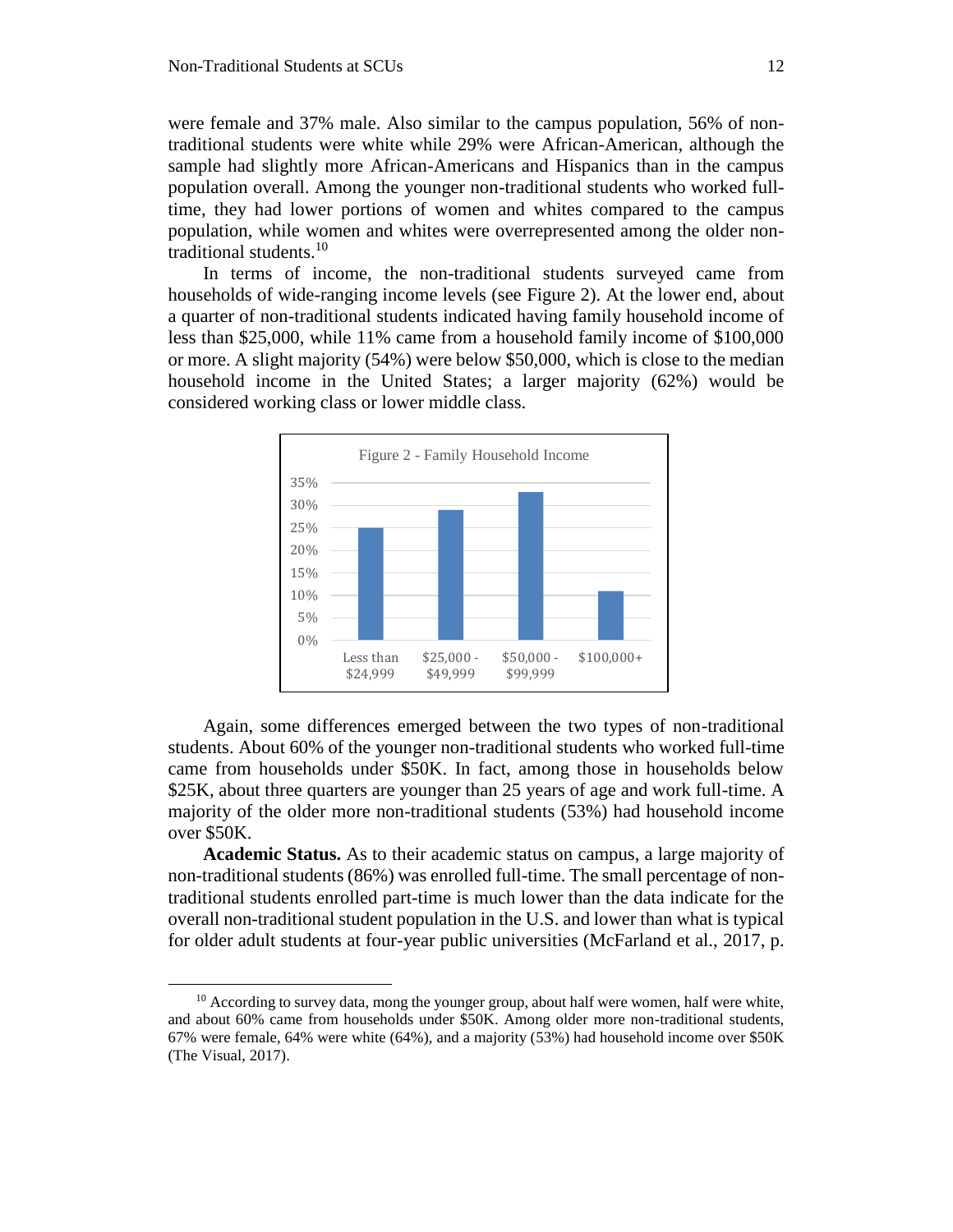249). Again, these findings may be the result of sampling seniors who are near completion whereas part-time older students might have dropped out earlier. It is nevertheless one of the most common characteristics among the students surveyed and thus correlates with non-traditional student completion and success.

In terms of the distribution of non-traditional students across different campus programs, a majority of those surveyed (55%) were enrolled in the College of Arts and Sciences. Smaller comparable numbers were enrolled in the professional schools (see Figure 3). A plurality of students (44%) had majors in the College of Arts and Sciences while the rest were distributed somewhat evenly across the professional schools. The most common majors were criminal justice, business, and nursing. Recall that students were surveyed on-site in the classroom, so the survey does not capture students enrolled in the on-line degree programs in nursing, criminal justice, and informatics.



**Motivations, Support, and Barriers.** When students were asked to describe their motivations to enroll in school, the most frequently cited reasons were related to their job or career aspirations, often to advance or change careers, and to their personal ambitions or drive (see Figure 4). Students wanted to "make more of myself" and to be "the first graduate in my family." They were inspired a little less frequently by family-related reasons, often to better support their family. As one student wrote, "I grew up in a single parent home and wanted to better provide for my family." They also highlighted the desire to increase their education and to improve their financial position.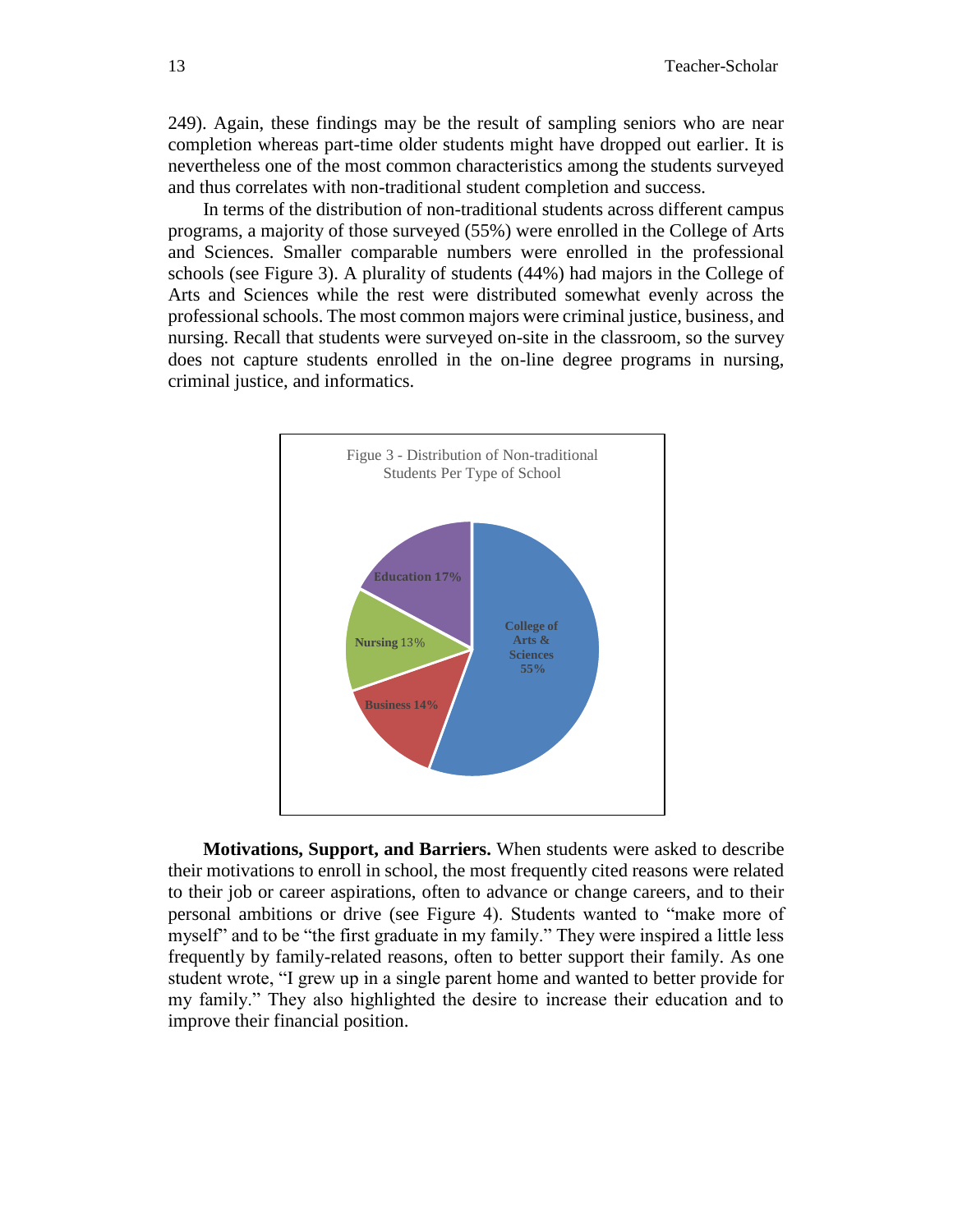$\overline{a}$ 



Asked about what motivated them to *stay* in school once they were enrolled, the most frequently cited reason was personal ambition, meaning they were intent on achieving their goal having started on it and having invested so much already. Several students wrote, "I wanted to finish what I started." This rationale is not surprising given that the students surveyed were enrolled at the senior level and near completion of their degree. The next most important motivations were related to family and work. As one student said, "It is almost impossible to land a job without a degree." Another listed "my husband, my family, my future children" as reasons for staying in school. Students also described different types of support on which they relied while pursuing their degrees. The most frequently cited support was "family" or particular family members. Less frequent was friends, and, third, students relied somewhat on university staff and faculty.

When asked about barriers, financial-related issues were cited most frequently by students.<sup>11</sup> At times, they focused on the "cost of school" while others pointed to inadequate resources. Answers often came in the form of a single word or short phrases such as "cost of school," "financial aid," or "money." Other responses were more elaborate: "working pay is not enough to pay bills." Other challenges were mentioned, such as limited time, family and work responsibilities, stress, health issues, and transportation, but they were cited less frequently. About 42% of students identified financial issues as the main barrier.

When asked how they covered school expenses, a large majority of students (77%) did so through a combination of methods that drew from earned income, parents, loans, and scholarships. When asked how *well* they managed to cover their expenses, about a quarter of students said they were able to "manage easily," while a third often had difficulty (see Figure 5). This number is lower than the majority who identified financial barriers as threatening their ability to stay enrolled. This

 $<sup>11</sup>$  On the survey, students were asked to describe up to three barriers so many of the respondents</sup> wrote a list of three phrases, or single words. Each of them was counted as a discrete response so the number of responses is much higher than the number of respondents.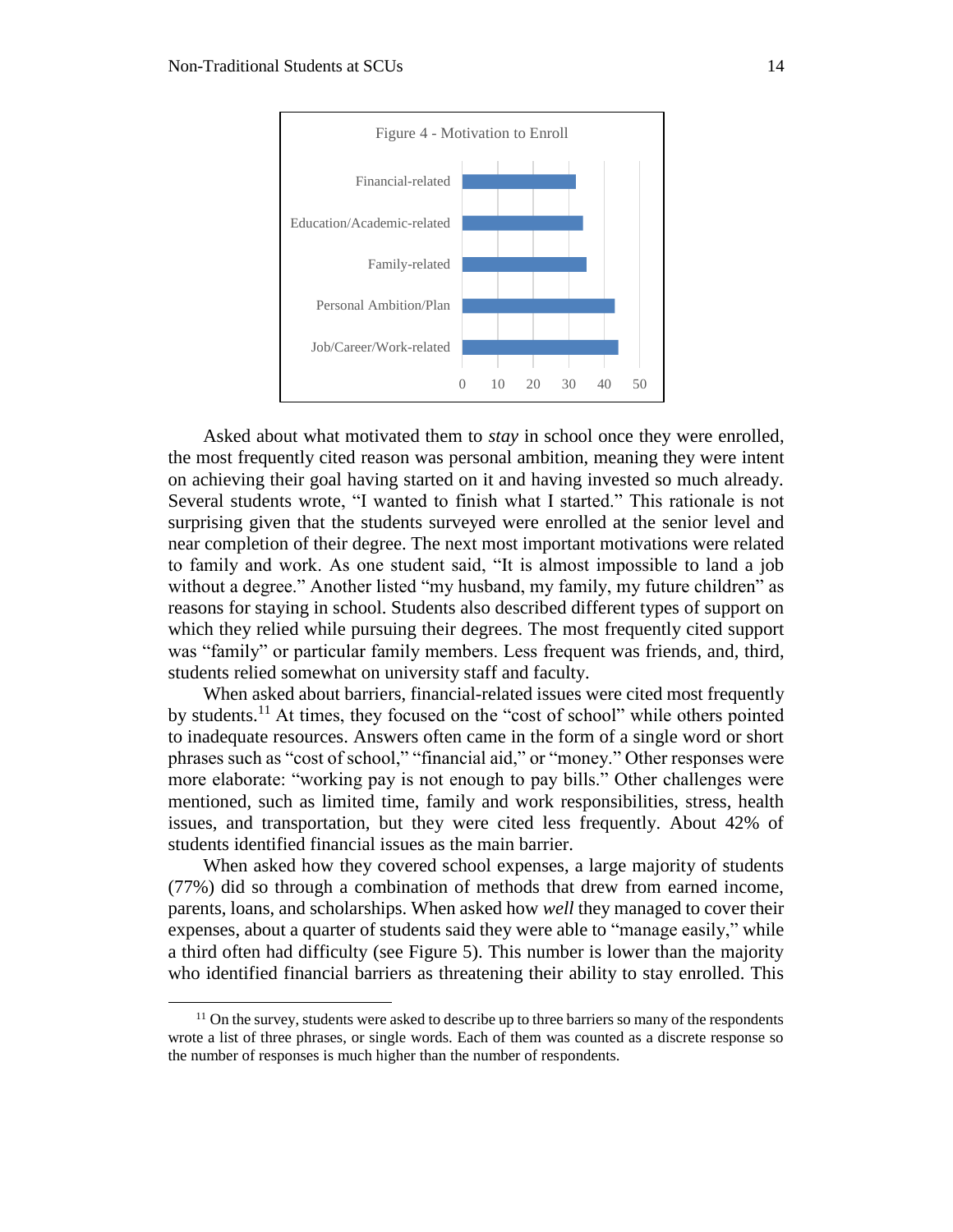suggests that some of the 39% who said they were able to manage some or most of the time to cover their expenses still felt some financial hardship. It may point to sacrifices students made in other areas of their lives and/or the debt students took on to pay for school. It suggests that, even when students managed to cover their school expenses, staying in school was still difficult to do from a financial standpoint.



The second most frequently cited barrier was time, which was mentioned by 25% of students. Some described the barrier this way: "the challenge of full-time enrollment and employment" and "time constraints with work and being a mother." For these non-traditional students, they were attempting to balance the demands of being enrolled in school full-time with either full-time work or family responsibilities, or both. When asked how they managed those competing demands on their time, most often they described different ways of enforcing "strict time management/prioritizing," such as "do school work whenever I'm not at work." Less frequent but still common were answers suggesting they sacrificed something, such as sleep or studying while at work. The question about supports may also apply here insofar as students are relying primarily on family and friends to help them manage the competing pressures on their time. When asked to rate their *ability* to manage the time constraints, a pattern emerged that was similar to their ability to manage financial pressures (see Figure 5). Approximately 25-35% had difficulty managing school and other responsibilities, whether child care, family, or work. About a fifth were able to manage easily, and 45-55% managed some or most of the time.

**Use of Campus Services.** On the survey, students were asked to rate their awareness of, use of, and overall experience with a variety of campus services (see Table 1). A very high percentage of non-traditional students surveyed (at least 80%) were aware of most of these campus services. Students were much less aware of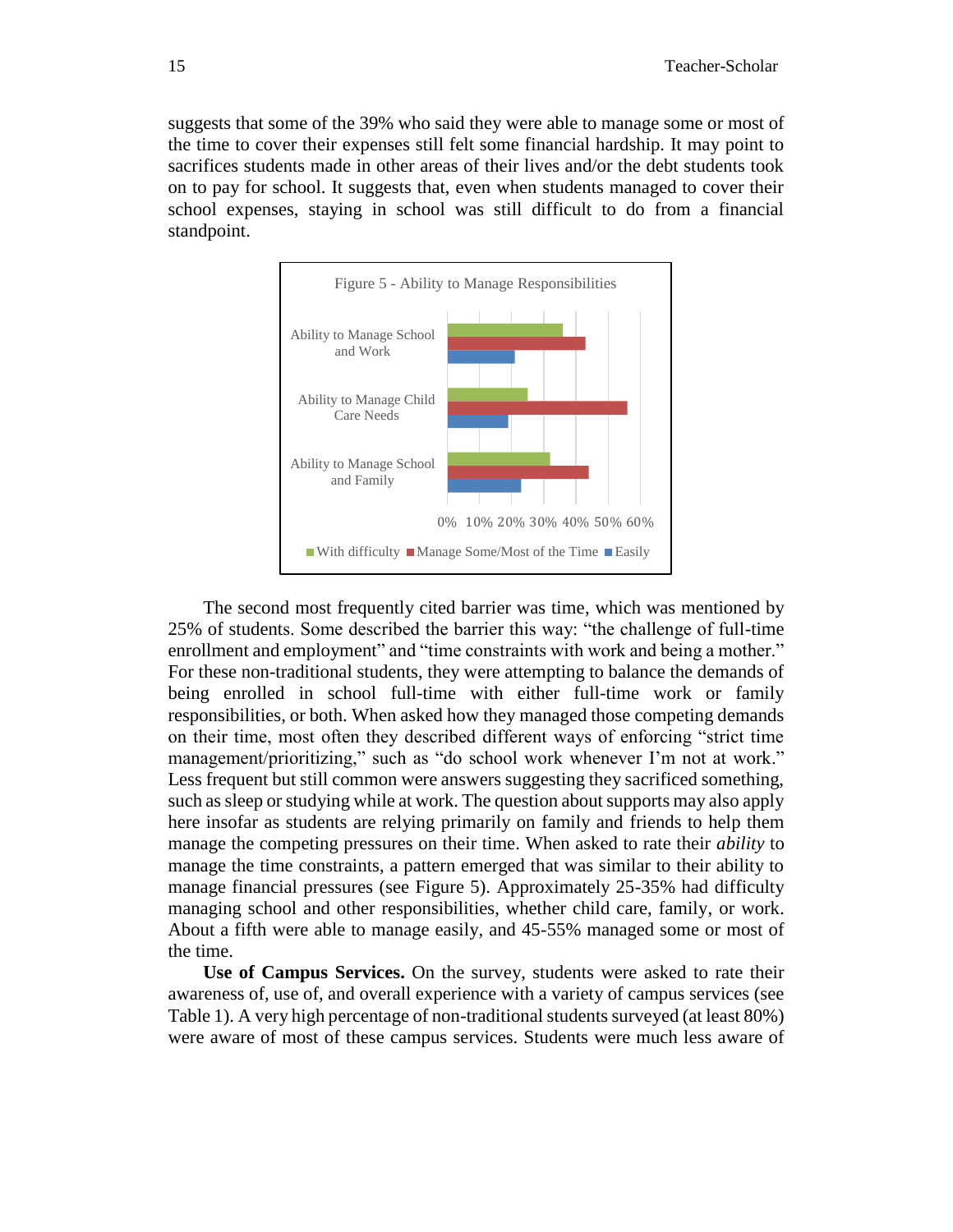| Service/Program                                                                       | <b>Percentage of NTS</b><br>aware of the<br>service | <b>Percentage of NTS</b><br>who have used the<br>service | <b>Percentage of NTS</b><br>rating usage as<br>'positive' |
|---------------------------------------------------------------------------------------|-----------------------------------------------------|----------------------------------------------------------|-----------------------------------------------------------|
| Enrollment Services (Admissions,<br>Financial Aid, Registration)                      | 100                                                 | 93                                                       | 68                                                        |
| Student Success (tutoring services,<br>$etc.$ )                                       | 93                                                  | 32                                                       | 93                                                        |
| Dining Services (cafeteria, other<br>food services)                                   | 98                                                  | 70                                                       | 69                                                        |
| Student Life (Student government,<br>student organizations,<br>multicultural affairs) | 86                                                  | 41                                                       | 79                                                        |
| <b>Career Services</b>                                                                | 87                                                  | 42                                                       | 89                                                        |
| Distance Education (on-line<br>courses and programs)                                  | 86                                                  | 64                                                       | 78                                                        |
| Greenville Campus                                                                     | 89                                                  | 27                                                       | 78                                                        |
| Veteran Student Services                                                              | 54                                                  | 11                                                       | 100                                                       |
| <b>Non-Traditional Student Services</b><br>(luncheon, orientation, etc.)              | 61                                                  | 13                                                       | 73                                                        |
| <b>Library Services</b>                                                               | 99                                                  | 86                                                       | 89                                                        |
| <b>Information Technology Services</b>                                                | 94                                                  | 62                                                       | 83                                                        |
| <b>Counseling Services</b>                                                            | 83                                                  | 21                                                       | 89                                                        |
| <b>Disability Services</b>                                                            | 83                                                  | 10                                                       | 88                                                        |
| <b>Health Services</b>                                                                | 91                                                  | 52                                                       | 75                                                        |
| <b>Wellness Center/Recreation</b>                                                     | 94                                                  | 63                                                       | 92                                                        |

Veterans Services (54%) and Non-Traditional Student Services (61%), the two programs most oriented to serving non-traditional students.

**Table 1. Use of Campus Services**

The degree to which students used these campus services varied widely. A high percentage of students used Enrollment (93%), Dining (70%), and Library (86%) services. Moderate portions of students utilized Student Life (41%), Career Center (42%), Distance Education (64%), IT (62%), Health (52%), and Wellness Center (63%). A much smaller share of students used Student Success (32%), Greenville campus (27%), Veterans (10%), Non-traditional student (13%), Counseling (21%), and Disability (10%) services. Other than the high levels of usage for Enrollment, Dining, and Library services, awareness of other campus services did not correspond to usage of those services. Again, the lowest rates of usage were the two targeted services, Non-Traditional Students Services (13%) and Veteran Student Services (11%). Given the assumption that non-traditional students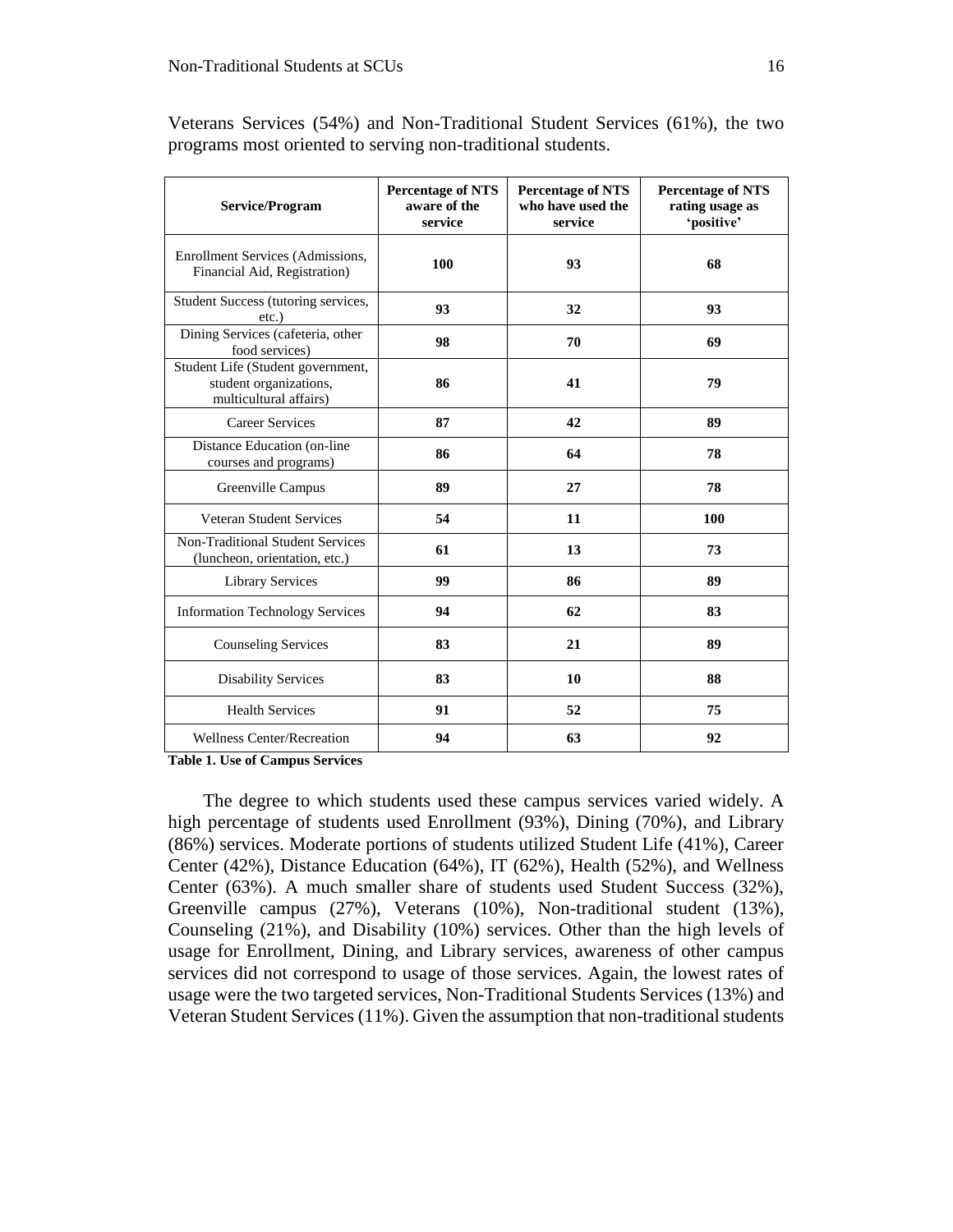need greater flexibility in course offerings, it is interesting to note that *only* 65% of students surveyed had used distance education services.

When non-traditional students did use campus services and programs, a large percentage rated their experiences as positive (see Table 1). At least three-quarters of the students who used services related to Student Success, Student Life, Career, Distance Education, Greenville, Veterans, Library, ITS, Counseling, Disability, Health and Wellness rated their experience as positive. The lowest ratings were for enrollment services (68%) and dining services (69%).

Together, these findings about the demographic characteristics, experiences, academic status, and use of campus services among the sample of students surveyed in this study offer a clearer picture of the non-traditional student population attending this regional public university.

#### **Discussion**

 $\overline{a}$ 

The findings raise a number of interesting points about the non-traditional student population at this one university, but also about non-traditional students and SCUs more generally.

First, the findings suggest that there are more non-traditional students than the university recognizes. As reported, about 45% of survey respondents were considered non-traditional in some way. This is a sizable minority of the sample, close to half of the total and higher than official university figures. <sup>12</sup> While sampling error may play some role, it is also likely that there are, simply, more nontraditional students on campus than university officials recognize. University researchers, in general, do not track students who work full-time and they only use age (25+), marital status, and veteran status when considering who is nontraditional so their count would not include students under 25 who work full-time. Recall that the majority of non-traditional students in the survey were actually below 25, most of whom worked full-time, and would thus escape data collection efforts. Adding in this category of student would naturally increase the overall nontraditional student population. If including full-time work status increases the number of non-traditional students at the senior level, it would likely do the same at other levels. Even if it did so to a lesser degree, it would still raise the total number of non-traditional students and potentially alter the overall distribution of traditional and non-traditional students enrolled at the university.

Second, the common experiences of non-traditional students at this university generally mirror those of non-traditional students more broadly. In addition to their role as full-time student, nearly all of the non-traditional students occupied at least one other relatively demanding role, either as spouse, parent, or full-time worker. Most were motivated by a combination of job/career advancement and personal drive, they were challenged by financial burdens and time constraints, and they

 $12$  As indicated earlier, the figure is much higher than the 24% cited by the university's OIEC. The results are closer to, but still higher than, the figure of approximately 40% indicated by the Non-Traditional Student Services office ("Data on", 2017; Non-Traditional Students, 2017).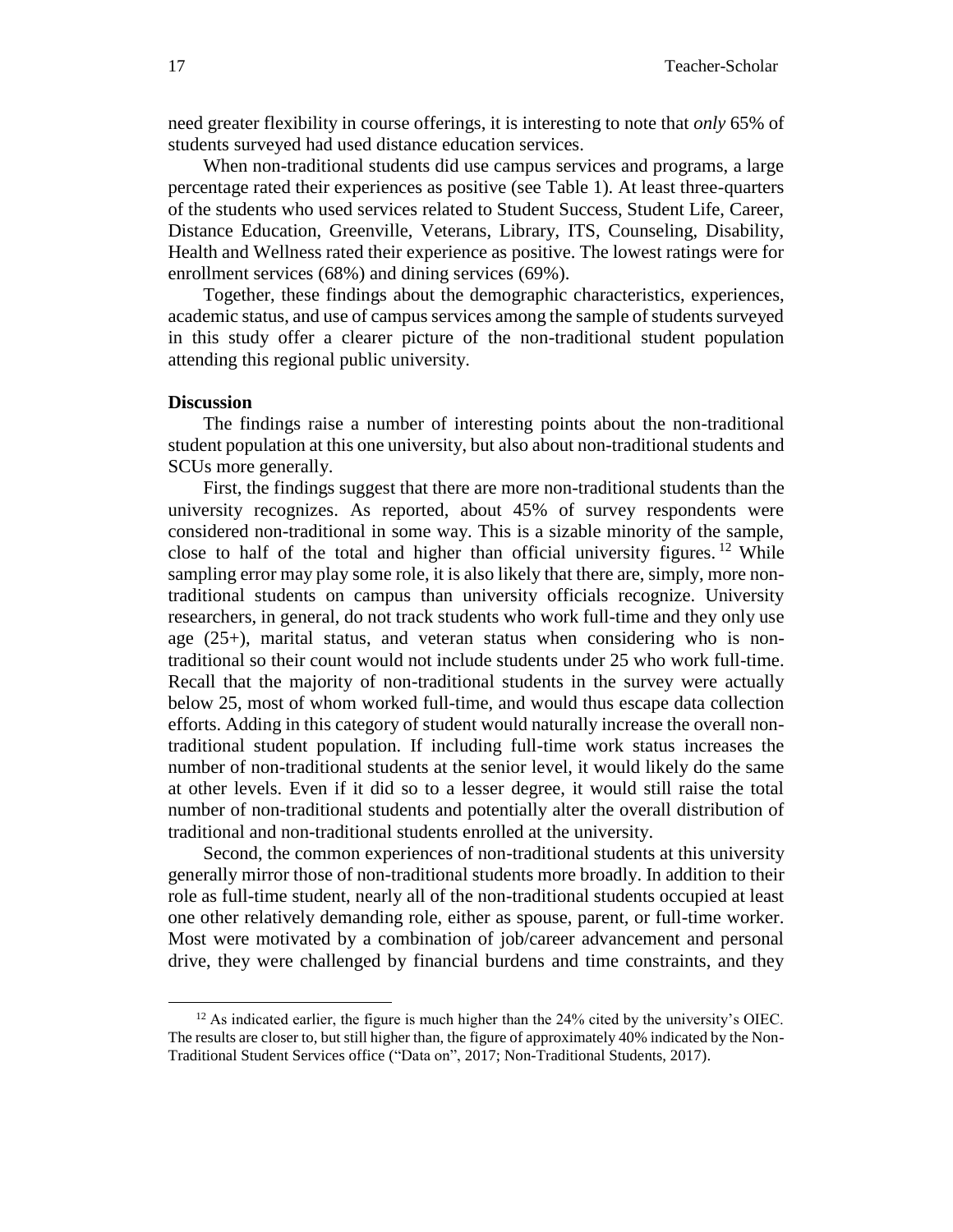tended to rely on family and friends for support. All of these tendencies are found in the research on non-traditional students. The one feature that contradicted the literature was the high percentage of students who were enrolled full-time since many non-traditional students across the country are enrolled part-time. This could be due in part to the fact that part-timers dropped out along the way, leaving the full-timers to reach the end of their degree programs, something that does align with the weak completion rates of part-timers born out in current research. This same logic applies to parenthood and support system – single parents and those without family and friends to motivate them were underrepresented in this successful cohort of non-traditional students.

Third, the findings about the use of campus services, another commonality among the non-traditional students in this study, point to the weak relationship nontraditional students often have with their educational institutions. In this case, despite widespread awareness of those various services, most used no more than a few of those services including the ones explicitly designed for them. This may be because of their utilitarian approach to college where their only connection to campus life is when they come for class; time constraints and work obligations may preclude them from any additional involvement in campus life. It may also point to a shortcoming in those services in that they are not designed and delivered with the needs of non-traditional students in mind, as researchers have noted, or that they do not make non-traditional students aware of the benefits of utilizing those services (Miller Brown, 2002). Regardless of the reasons, weak usage of services means that the students are not developing relationships with the university community or forging a sense of attachment to the institution. This conclusion is reinforced by the finding that non-traditional students rely primarily on those outside of the university – mainly family and friends -- for motivation and support while pursuing their degrees. It is telling that few noted in the survey that they relied on faculty or staff for support. The reliance on private support in combination with the limited use of campus services suggests a group of students with little attachment to campus, weak ties and loyalty, not just during their education but also after they leave.

Finally, the findings highlight a striking diversity among the non-traditional students at this institution. This is especially the case in terms of what makes them non-traditional. These students varied a great deal in the degree to which they were non-traditional, spanning the spectrum from very non-traditional to slightly nontraditional. The most common feature making them non-traditional was that they worked full-time, yet a significant minority (40%) did not meet that criterion. A good portion had family responsibilities, as parents, spouses or both, but again not more than 31% possessed that characteristic. Even age (25+), the feature that often functions as a default indicator, did not prevail across the non-traditional student sample; instead, older students were in the minority. Thus, in terms of their demographic features, no clear, singular profile emerged to capture this important sector of the university's undergraduate student population.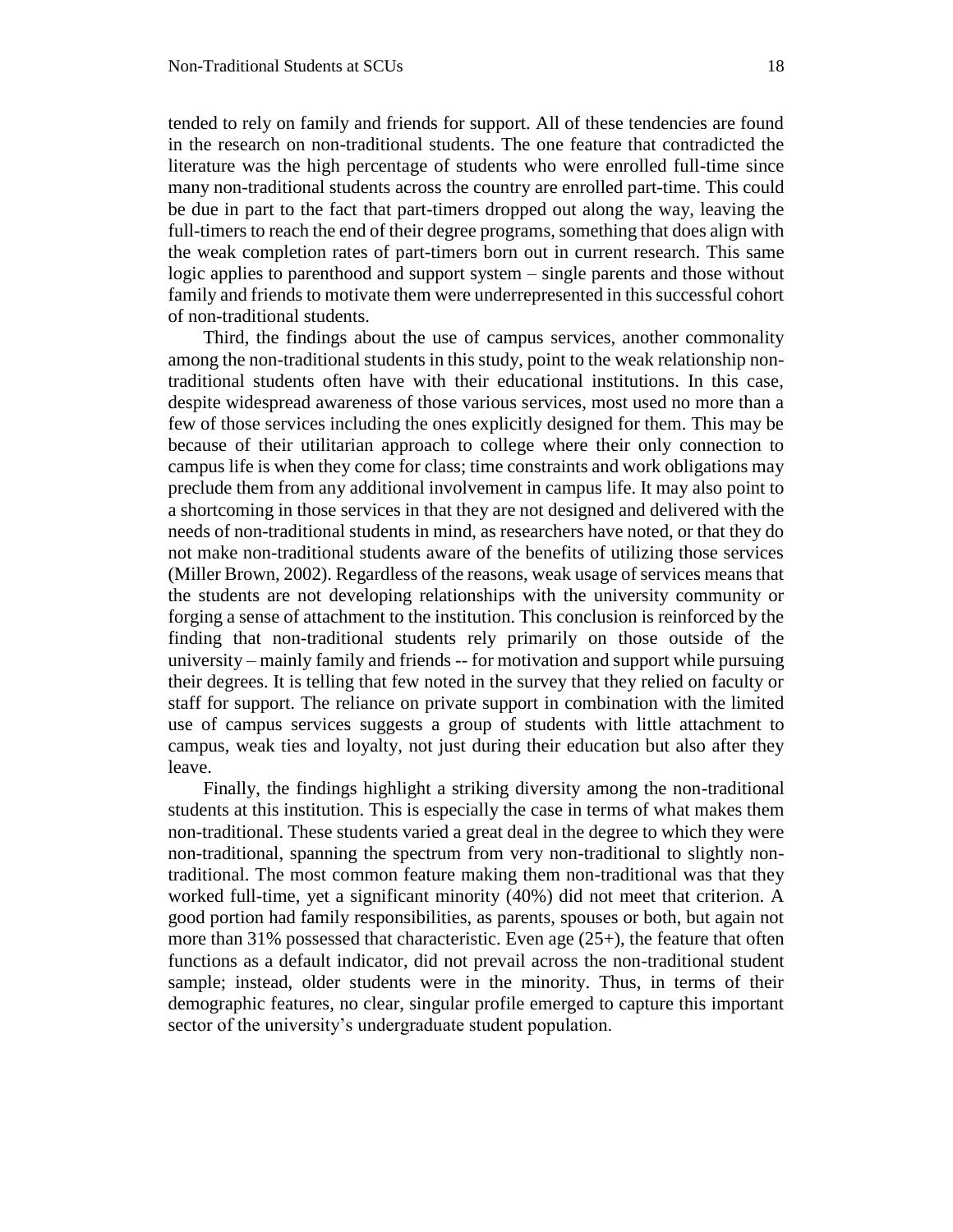If anything, what emerged in the findings are *two types* of non-traditional students. First, there is the classic non-traditional student, the older adult with family and work responsibilities, those often referred to as adult learners, working professionals, or return-to-learn students. These are the non-traditional students who are moderately or very non-traditional, with a combination of work and family responsibilities. Clearly set apart from traditional students and much more visible on campus and to the institution, they stand out in classrooms dominated by younger, more traditional students. They are captured in the institutional statistics about "non-traditional students" since most data collection processes rely on the age criterion of 25+. They are featured in the "spotlights of non-traditional students" that appear in alumni materials and other platforms.<sup>13</sup> And, in general, they live up to the image of the non-traditional student in the popular imagination.

The second type of non-traditional student fits another profile, the 22-24 year old who works full-time while going to school, what might be called the youngerworker-student, or younger-student-worker—or what Carnevale, Smith, & Melton (2015) refer to as the "young working learner." In contrast to the adult learner described above, these students do not stand apart as much from traditional students, especially since college students overall today are more likely to work.<sup>14</sup> Instead, they blend in with the larger traditional student population in the classroom and elsewhere on campus based on their age and appearance. Because of their age, they are aggregated with the larger traditional student population in university reports. In fact, this type of non-traditional student *better* represents the "average" student on campus. According to the university's Common Data Set 2016-2017, the average age of full-time students is 22 and the average age of all students is  $23<sup>15</sup>$  It is even possible, given their age, that some of these younger workerstudents started out as traditional students but moved into the non-traditional student category due to circumstances and an extension of their time in school. Because of these similarities with traditional students, this type of non-traditional student is harder to recognize and not well known to the university, and thus rendered somewhat invisible.

Actually, the younger worker student does not fit easily in either group. Despite fitting in with traditional students on some measures, they are unlikely to experience traditional college student life given the limits and pressures associated with working full-time while going to school full-time. At the same time, the younger-worker-student, many of whom are single and childless, may not share

<sup>&</sup>lt;sup>13</sup> The university's Center for Undergraduate Research and Support (CURS) publishes a collection of papers from its annual research symposium. The published collection spotlights a few students each year, including a noteworthy non-traditional student.

 $<sup>14</sup>$  It may be that students across the campus, not simply those at the senior level, are working</sup> full-time. This would not be surprising given the national trend toward more college students working, many out of necessity in order to go to school (Carnevale, Smith, & Melton, 2015; Soares, 2013, p. 6). According to the CPES, about a third of all undergraduates work full-time (Yesterday's, 2011).

<sup>&</sup>lt;sup>15</sup> See the "Common Data Set 2016-17" produced by the Office of Institutional Effectiveness and Compliance ("Common Data Set", 2017).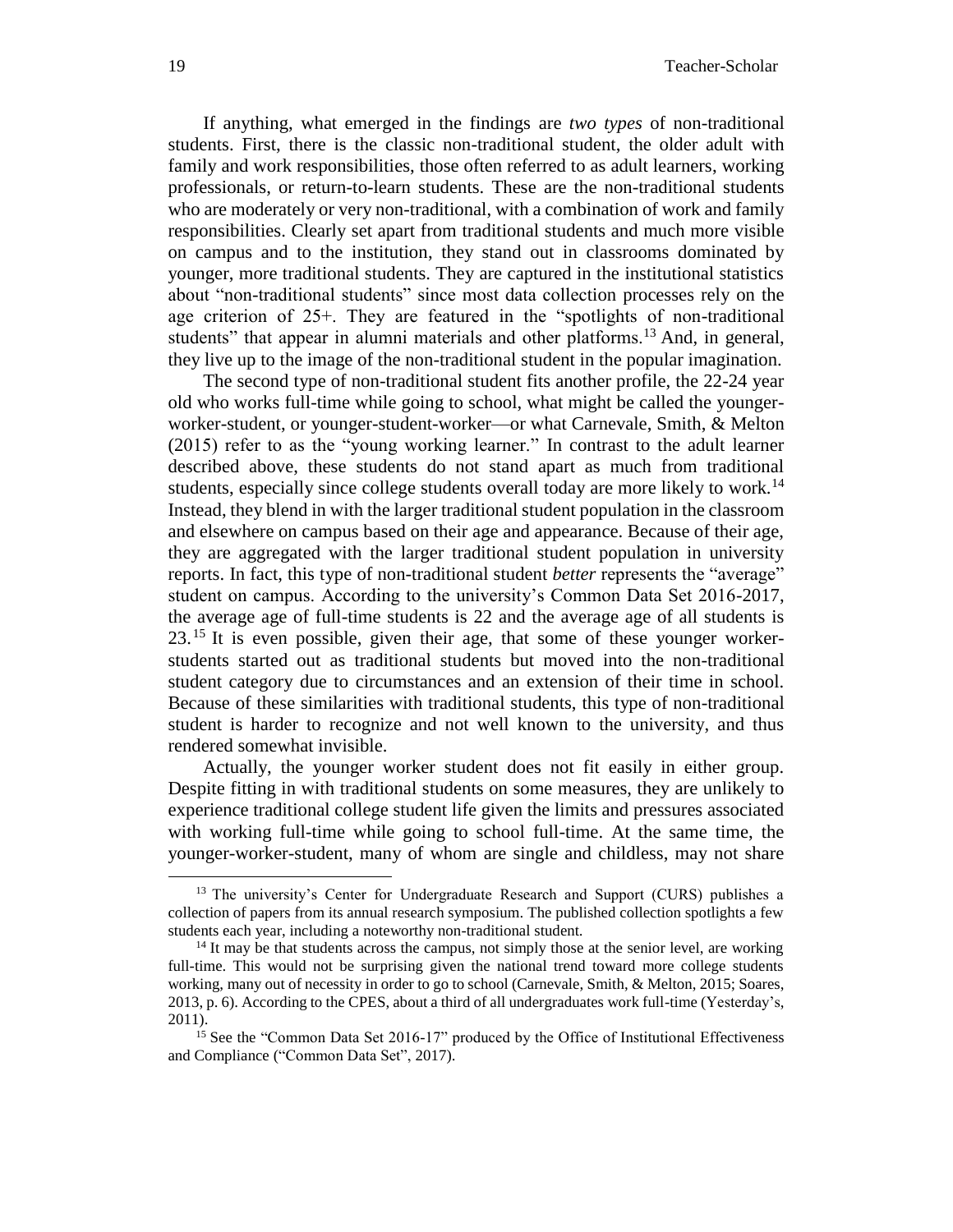that much in common with the other non-traditional student group pursuing a second career and putting kids through school. In the end, these younger worker students are both traditional and non-traditional at the same time they are also marginal to both categories, falling somewhere in between the classic traditional and non-traditional student and straddling the presumably fixed line between them.

These findings about the diversity of non-traditional students at a state comprehensive university challenge basic assumptions about their identity and how they relate to the rest of the student population. The common assumption is two types of college students—traditional vs. non-traditional—with a clear line distinguishing them where students in each group conform to their respective type. The findings suggest that non-traditional students at state comprehensive universities actually fall along a continuum, varying from slightly to very nontraditional, rather than fitting a single type. If the slightly non-traditional/younger worker students occupy a position somewhere in between the more non-traditional students and the traditional students, and actually share some things in common with the traditional students, the findings also raise questions about the character of the traditional student population, especially in the degree to which they represent a similar type. The findings, then, raise additional questions about the character of the student population as a whole at SCUs. In fact, the results point to the possibility that *all* students fall along a spectrum from very traditional to very non-traditional with many in between, rather than fitting neatly into the simple binary distinction of traditional and non-traditional. If true, the reality of the student population at SCUs is likely at odds with the way those universities classify, and ultimately, understand their student population.

#### **Conclusions**

The goal of this study was to gain a better understanding of non-traditional students at one university and, in doing so, shed some light on a little understood sector of the college student population—non-traditional students enrolled at SCUs. Using survey data, the picture of non-traditional students that emerged from this study challenges assumptions about the student population at this university about how many are non-traditional, how they compare to traditional students, and how they relate to the larger campus community.

Though focused on a single case, the study has implications for other institutions serving non-traditional students, including the many SCUs across the country. It supports the assertion that these institutions do indeed serve a large and likely disproportionate part of the non-traditional student population in their respective regions, perhaps even more than is currently recognized. It suggests, generally, that the composition of the student population at SCUs may not match up well with the older systems of classifications used to recruit, educate, and serve them. Relying on old assumptions about traditional and non-traditional student types risks leaving SCUs with a fundamental misunderstanding of their existing student population. In fact, the results suggest that an important subset of nontraditional students – the younger worker student – is invisible to these institutions.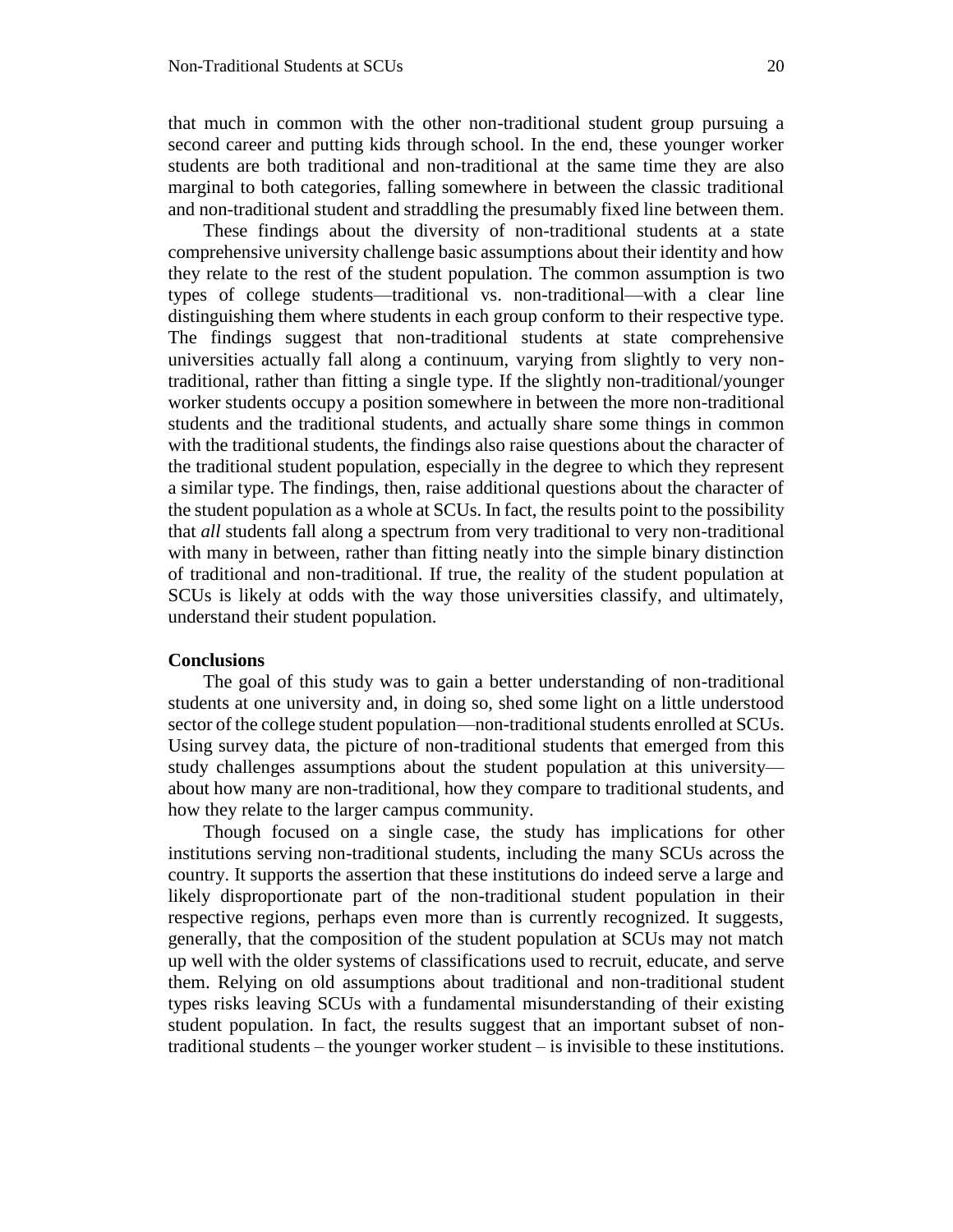This study, thus, affirms the voices calling for a reconsideration of the term nontraditional and for a rethinking of the broader conceptual frameworks used to classify college students.

Without a good understanding of the student population, especially the growing portion of students who do not fit the traditional student model, SCUs risk falling short in educating, serving and recognizing them. This study highlighted some of the areas of misalignment between non-traditional students and the institutional infrastructure serving them. Most analysts conclude that much work needs to be done to improve the alignment between the growing number and needs of non-traditional students and the higher education institutions serving them. For institutions to make those changes, they need a clear understanding of who those students are, what their experiences are like while enrolled, and the range of initiatives offered on campus that may or may not serve those students well. It goes without saying that these issues have implications for recruitment, retention, and facilitation of degree completion, as well as how the university supports students and recognizes their success.

## **References**

- Attewell, P., & Lavin, D. (2012). The other 75%: College education beyond the elite*.* In E.C. Lagemann & Llewish, H. (Eds.). *What is college for? The public purpose of higher education.* New York: Teachers College, Columbia University.
- Aud, S., Hussar, W., Planty, M., Snyder, T., Bianco, K., Fox, M., Frohlich, L., Kemp, J., Drake, L. Ferguson, K., Nachazel, T. & Hannes, G. (2010). The condition of education 2010. Washington, D.C.: U.S. Department of Education, Institute of Education Sciences, National Center for Education Statistics.
- Berker, A., Horn, L., & Carroll, C. D. (2003). Work first, study second: Adult undergraduates who combine employment and postsecondary enrollment, NCES 2003–167. Washington, DC: U.S. Department of Education, National Center for Education Statistics.
- Best colleges 2018: About the rankings/methodology. (2017). *U.S. News & World Report*. Retrieved from [https://www.usnews.com/education/best-colleges/](https://www.usnews.com/education/best-colleges/%20articles/rankings-methodologies)  [articles/rankings-methodologies](https://www.usnews.com/education/best-colleges/%20articles/rankings-methodologies)
- Borsari, B. (2017). Supplemental material for student service members/veterans on campus: challenges for reintegration. *American Journal of Orthopsychiatry, 87*(2), 166-75.
- Bowl, M. (2001). Experiencing the barriers: non-traditional students entering higher education. *Research Papers in Education*, *16*(2), 141-160.
- Branscomb, K. (2007). Undergraduate students as parents: Managing multiple roles during emerging adulthood (doctoral dissertation). Available from ProQuest Information and Learning.
- Brooks, R. (2012). Negotiating time and space for study: Student-parents and familial relationships. *Sociology, 47*(3), 443-59.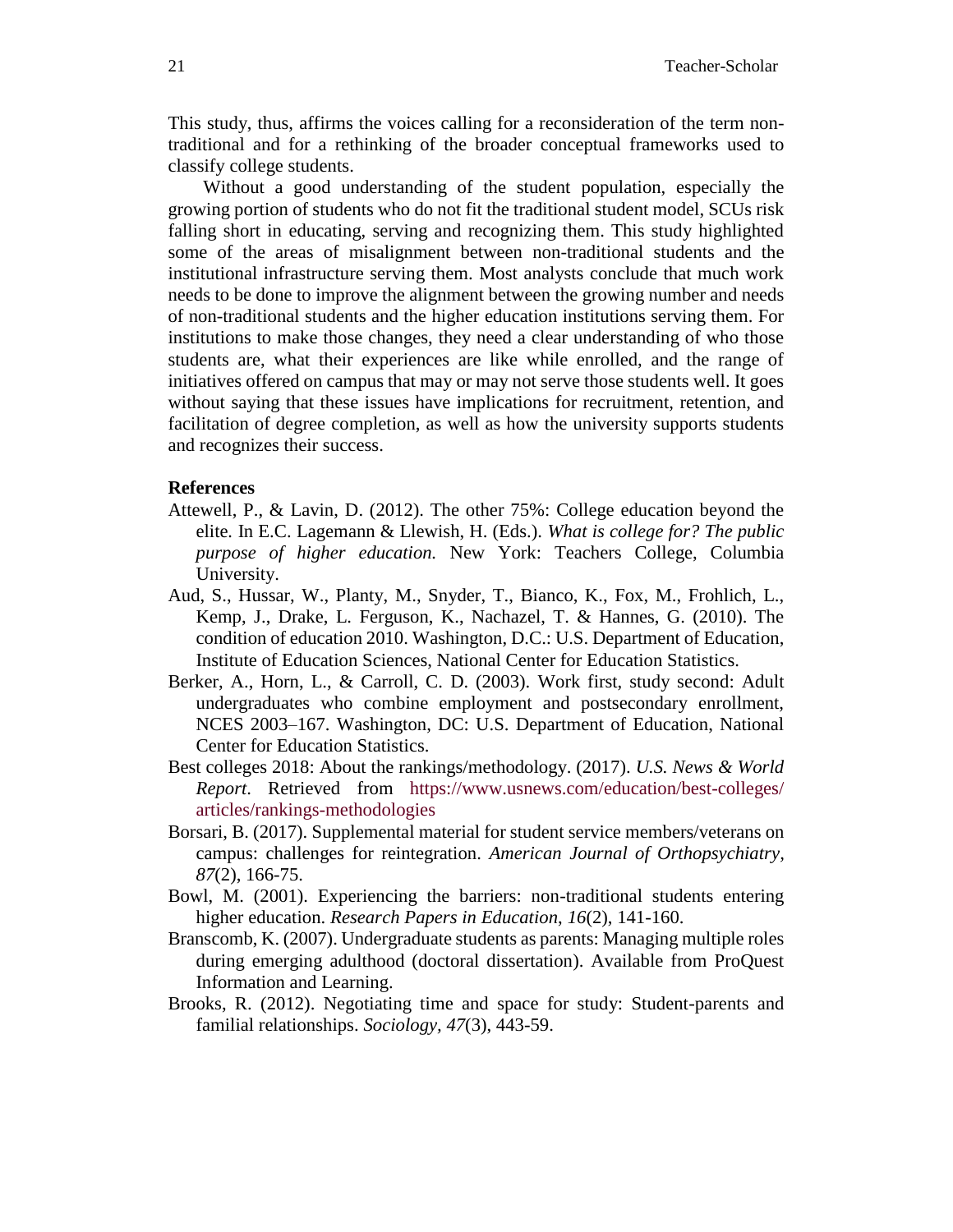- Bruns, D. (2004). Support groups for single mothers in college. *Academic Exchange* Fall, 101-105.
- Cahalan, M., Lacireno-Paquet, N., & Silva, T. (1998). Adult education participation decisions and barriers: Review of conceptual frameworks and empirical studies. Washington, DC: U.S. Department of Education, Office of Education Research and Development, National Center for Education Statistics.
- The Carnegie Classification of Institutions of Higher Education: 2015 Update, Facts & Figures. (2015). Retrieved from http://carnegieclassifications.iu.edu/ downloads/CCIHE2015-FactsFigures.pdf
- Carnevale, A., Smith, N., Melton, M., & Price, E. (2015). Learning while earning: The new normal. Washington, D.C.: Center on Education and the Workforce, Georgetown University.
- Casselman, B. (2016, March 30). Shut up about Harvard. *FiveThirtyEight*. Retrieved from https://fivethirtyeight.com/features/shut-up-about-harvard/
- Choy, S. (2002). Nontraditional undergraduates. Washington, D.C.: U.S. Department of Education, Office of Educational Research and Improvement, National Center for Education Statistics.
- Common data set 2016-2017. (2017). Office of Institutional Effectiveness and Compliance, University of South Carolina Upstate.
- Cross, P. K. (1981). *Adults as learners: Increasing participation and facilitating learning*. San Francisco, CA: Jossey-Bass.
- Data on USC Upstate non-traditional students. (2017, Spring). Office of Institutional Effectiveness and Compliance, University of South Carolina Upstate.
- Deggs, D. (2011). Contextualizing the Perceived Barriers of Adult Learners in an Accelerated Undergraduate Degree Program. *The Qualitative Report*, *16*(6), 1540-1553. Retrieved from http://nsuworks.nova.edu/tqr/vol16/iss6/5
- Eckerson, E., Talbourdet, L., & Reichlin, L. (2016). Child care for parents in college: A state-by-state assessment. Washington, D.C.: Institute for Women's Policy Research.
- Estes, D. K. (2011). Managing the student-parent dilemma: Mothers and fathers in higher education. *Symbolic Interaction, 34*(2), 198–219.
- Gault, B., Milli, J., & Reichlin, L. (2018). Investing in single mothers' higher education: Costs and benefits to individuals, families and society. Washington, D.C.: Institute for Women's Policy Research.
- Gault, B., Reichlin, L., Reynolds, E., & Froehner, M. (2014). 4.8 million college students are raising children. Washington, D.C.: Institute for Women's Policy Research.
- Giancola, J., Grawitch, M., & Borchert, D. (2009). Dealing with the stress of college: A model for adult students. *Adult Education Quarterly*, *59*(3), 246– 263.
- Goldrick-Rab, S. & Sorensen, K. (2010). Unmarried parents in College. *The Future of Children, 20*(2), 179-203.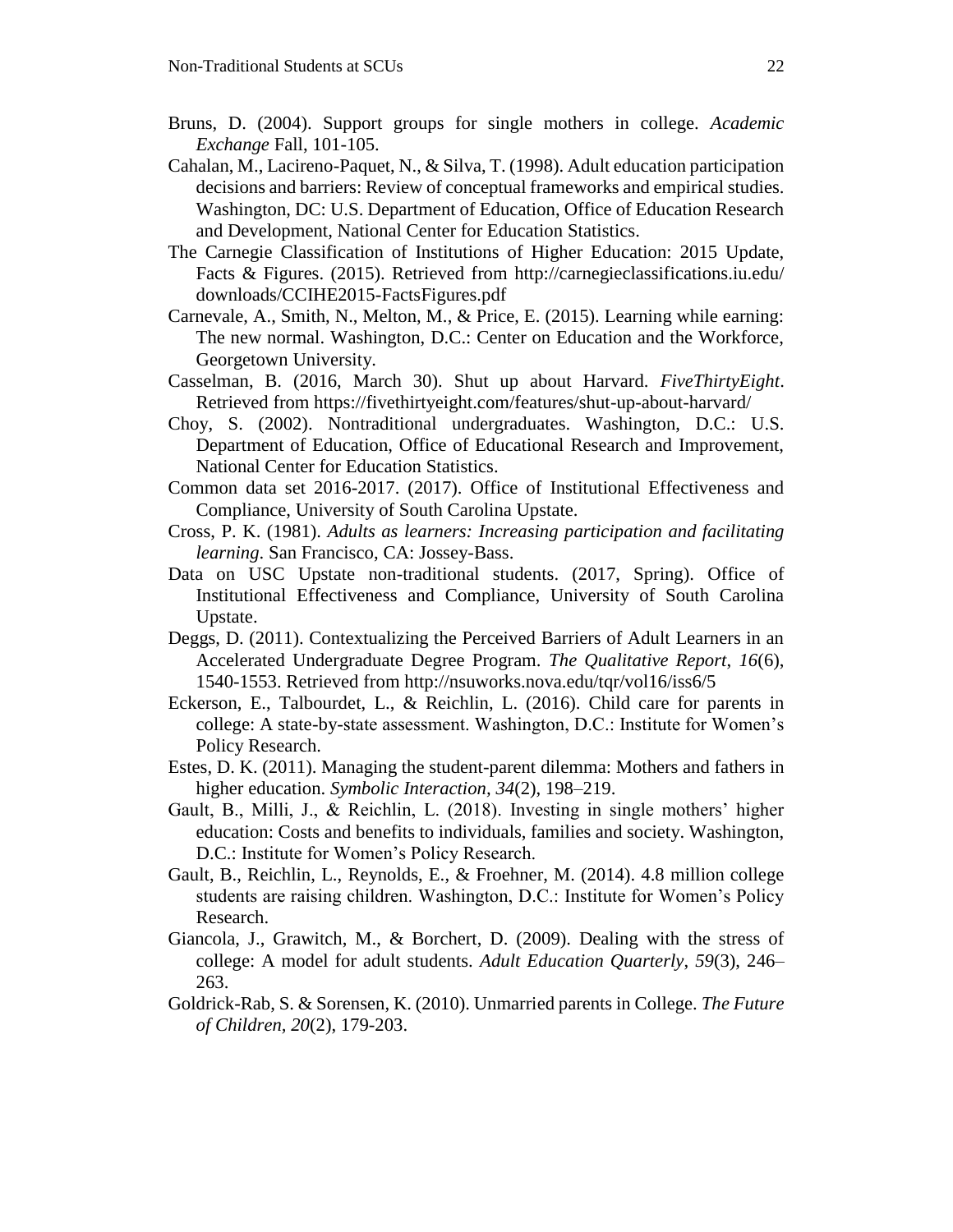- Henderson, B. (2009). The work of the people's university, *Teacher-Scholar: The Journal of the State Comprehensive University, 1*, 5-29.
- Kasworm, C. (2008). Emotional challenges of adult learners in higher education. *New Directions for Adult and Continuing Education, 120*, 27-34.
- Kazis, R., Callahn, A., Davidson, C., McLeod, A., Bosworth, B., Choitz, V., & Hoops, J. (2007). Adult learners in higher education: Barriers to success and strategies to improve results. U.S. Department of Labor, Employment and Training Administration, Office of Policy Development and Research Retrieved from https://files.eric.ed.gov/fulltext/ED497801.pdf
- McFarland, J., Hussar, B., de Brey, C., Snyder, T., Wang, X., Wilkinson-Flicker, S., Gebrekristos, S., Zhang, J., Rathbun, A., Barmer, A., Mann, F.B., Hinz, S., Nachazel, T., Smith, W., & Ossolinski, M. (2017). *The Condition of Education 2017*. Washington, D.C.: U.S. Department of Education, Institute of Education Sciences, National Center for Education Statistics.
- Mellow, G. (2017, August 28). The biggest misconception about today's college students. *New York Times*.
- Miller, K., Gault, B., & Thorman, A. (2011). Improving child care access to promote postsecondary success among low-income parents. Washington, DC: Institute for Women's Policy Research.
- Miller Brown, S. (2002). Strategies that contribute to nontraditional/adult student development and persistence. *PAACE Journal of Lifelong Learning, 11*, 67-76.
- Nilsen, B. A., & Strahley, L. (2010). Child care support for student parents in community college is crucial for success, but supply and funding are inadequate. Washington, D.C.: Institute for Women's Policy Research.
- Non-traditional student handbook. (2017). Office of Student Life, University of South Carolina Upstate. Retrieved from https://www.uscupstate.edu/ globalassets/student-life/non-traditional-students/non-traditional-studenthabdbook.pdf
- Non-traditional students. (2017). Office of Student Life, University of South Carolina Upstate. Retrieved from https://www.uscupstate.edu/campus-life/ office-of-student-life/non-traditional-students/
- Olwell, R. (2011, March 25). Where the action is. *Inside Higher Education* Retrieved from https://www.insidehighered.com/advice/2011/03/25/essay\_on\_ working at regional public universities
- Pelletier, S. G. (2010, Fall). Success for adult students. *Public Purpose*, 1-6. Retrieved from American Association of State Colleges and Universities http://www.aascu.org/uploadedFiles/AASCU/Content/Root/MediaAndPublica tions/PublicPurposeMagazines/Issue/10fall\_adultstudents.pdf
- Pusser, B., Breneman, D. W., Gansneder, B. M., Kohl, K. J., Levin, J. S., Milam, J. H., & Turner, S. E. (2007). Returning to learning: Adults' success in college is key to America's future. Lumina Foundation for Education: New Agenda Series. Retrieved from: http://www.luminafoundation.org/publications/ ReturntolearningApril2007.pdf